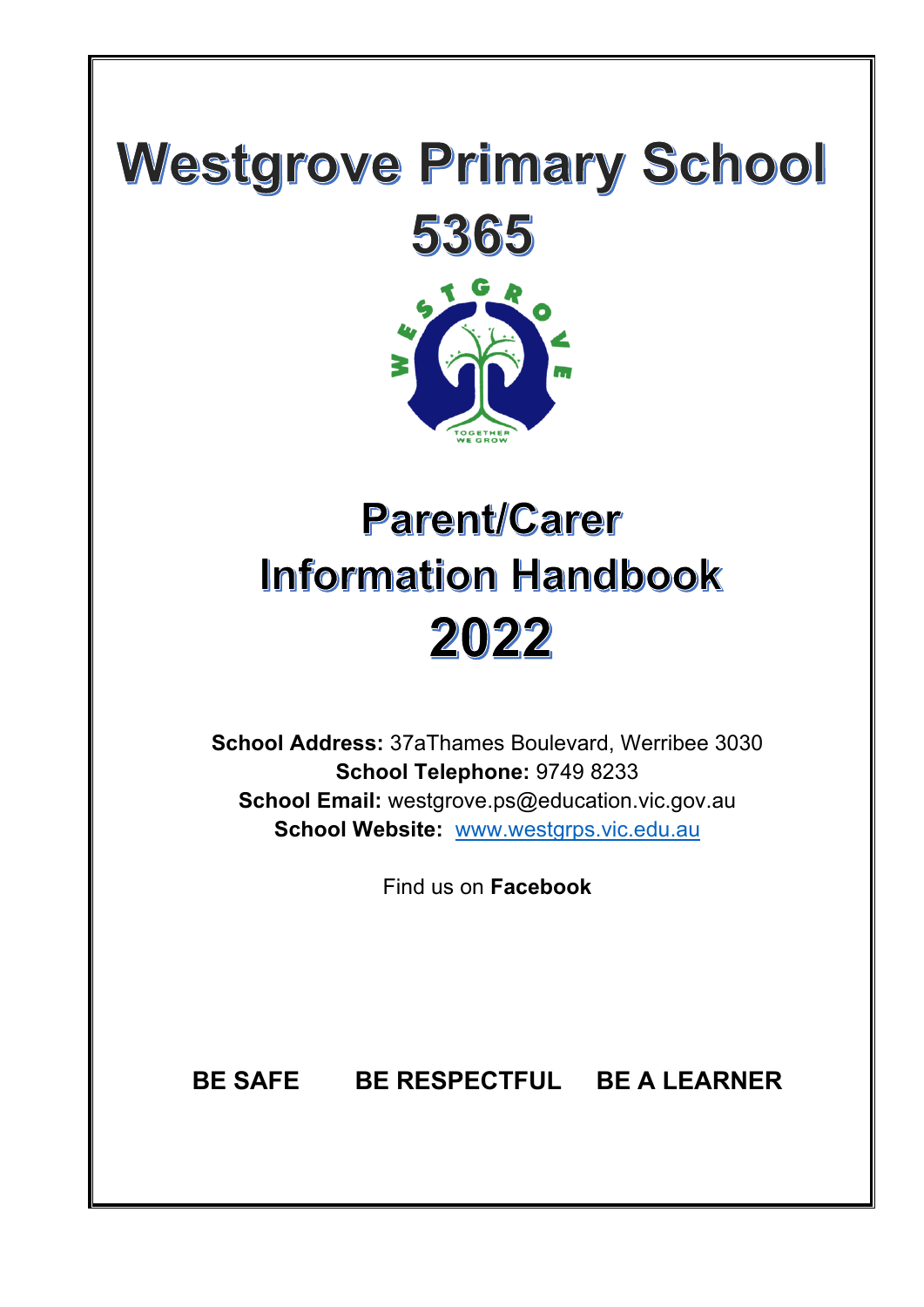| <b>Contents</b>                                                                                                                                                                                                                                                                                                                           |                         |
|-------------------------------------------------------------------------------------------------------------------------------------------------------------------------------------------------------------------------------------------------------------------------------------------------------------------------------------------|-------------------------|
| <b>Welcome to Westgrove</b>                                                                                                                                                                                                                                                                                                               |                         |
| <b>School Profile</b>                                                                                                                                                                                                                                                                                                                     | $\overline{\mathbf{4}}$ |
| <b>School Procedures</b>                                                                                                                                                                                                                                                                                                                  | $5\phantom{.0}$         |
| Term Dates - 2021<br>School Hours and Bell Times<br><b>Office Hours</b><br>Out of School Hours Care Program<br>Punctuality<br><b>Student Supervision</b><br>Absences from School<br><b>Voluntary Contributions</b><br><b>Essential Educational Expenses</b><br>School Canteen<br>School Uniform<br><b>Lost Property</b>                   |                         |
| <b>Student Health, Safety and Wellbeing</b>                                                                                                                                                                                                                                                                                               | 10                      |
| <b>Student Health</b><br>Medical Details and Emergency Contact Information<br>Medication<br>Asthma<br>Allergies and Anaphylaxis<br>Infectious Conditions and Exclusion Periods<br>Head Lice<br>Sun Safety<br><b>General Safety</b><br>Parking / Staff Car Park Restrictions / Active Transport<br>Student Wellbeing and Code of Behaviour |                         |
| <b>Parent and Community Involvement</b>                                                                                                                                                                                                                                                                                                   | 15                      |
| <b>School Council</b><br><b>School Council Sub Committees</b><br>Parent Class Representatives<br>Parent Involvement<br><b>Communication with Parents</b><br><b>Reporting to Parents</b>                                                                                                                                                   |                         |
| <b>Curriculum and Programs</b>                                                                                                                                                                                                                                                                                                            | 18                      |

#### **Prep Information 24**

The First Day Lining up Arrangements Collecting Students Attendance Arrangements during February Preparing Your Child for School Helping Your Child at School

#### **Student Permission Forms 27**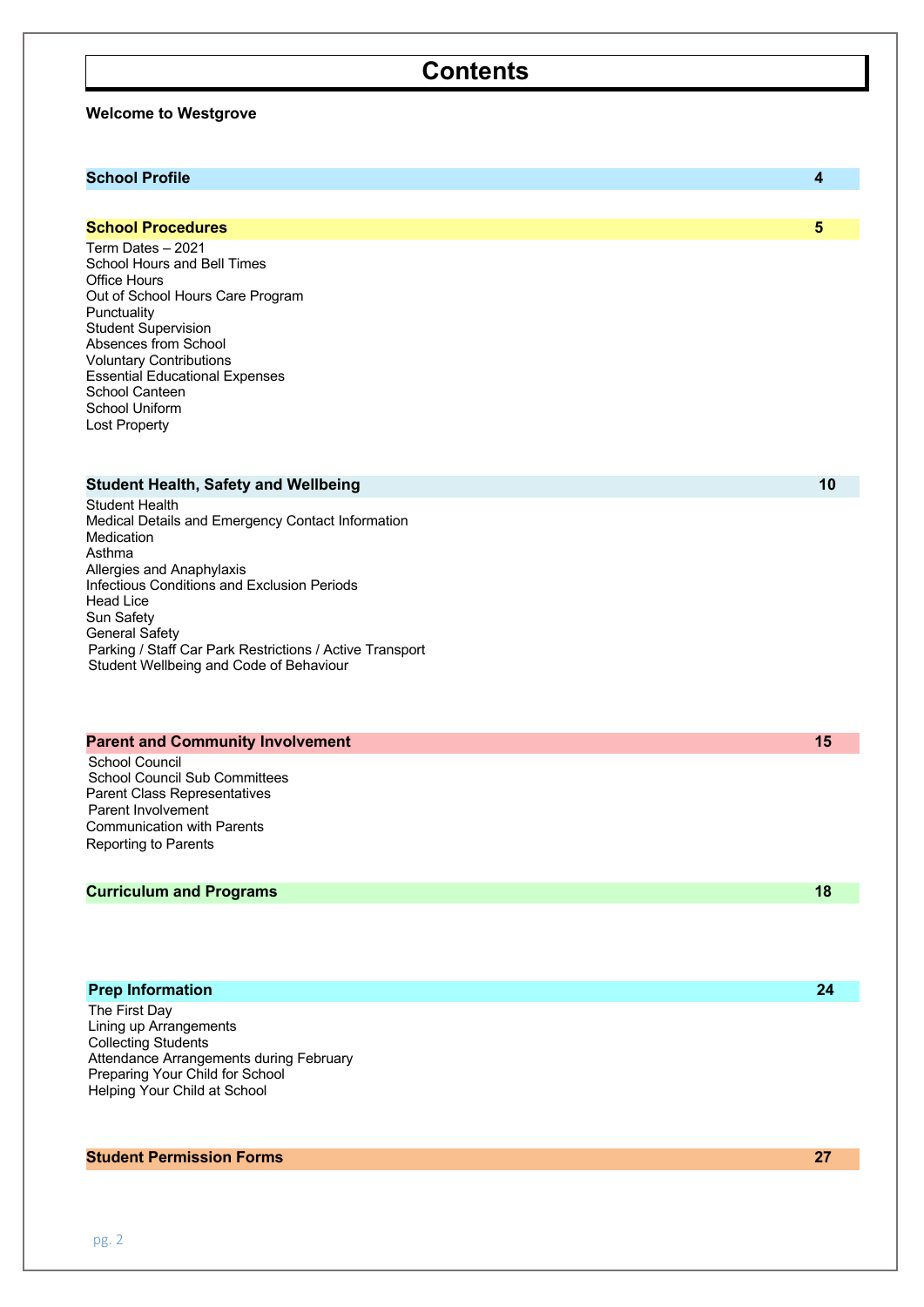# **Welcome to Westgrove Primary School**

2021 has been a challenging year for everyone. We have faced circumstances which we just could not have imagined previously. Our school has worked very hard to provide a robust and interactive online learning program to all our students and for those not comfortable with technology or unable to access an online program, we have supplied hard copy work which supports the online program. Our teachers have worked exceptionally hard to stay connected with families through phone calls, emails and live meetings.

The students have been supported throughout the process to either be onsite or learning from home. We have stayed in close contact with families, either assisting with the learning, providing some mental health support, assistance with accessing services and food packages.

The school has continued to have a specific focus on developing the students' ability to manage their emotions effectively, to implement calming strategies when needed and to develop the necessary skills for effective learning. This learning has been implemented using the Berry Street Education Model (BSEM). In conjunction with our Positive Behaviour Support (PBS) processes, we are aiming to ensure that our students have the skills and dispositions to manage effectively in the real world. These are areas that we continue to develop with our staff and foster with our students. Transitioning between remote learning and on site learning has been carefully planned and scaffolded to ensure that our students reconnect with each other and the learning environment in a positive way.

Our focus this year has been to further develop student's reading and writing skills. There has been targeted professional learning for teachers around the teaching of reading, specific intervention programs and a narrow focus on the comprehension skills taught and practiced with the students. The school continues to work with a consultant to encourage a love of writing and an understanding of its purpose. We have seen such an improvement in the students' perception of writing and their ability to express themselves with specific intent.

Many of our senior students have developed their leadership skills through various programs including Better Buddies, Breakfast Club, helping in the canteen, fundraising for a local charity, House Team Captains and School and Class Captains. We thank all of the students who have actively supported other students, helpers, visitors and our community. Through these activities, our students are learning specific skills in running an event, raising funds and communication. Most importantly, they are learning to consider the needs of others.

Westgrove PS community is a diverse one and, I believe, is one of its strengths. Students make friends and work alongside children from various races, cultures, countries and with different disabilities, family structures and beliefs. The values of respect, inclusivity, honesty, perseverance, empathy, resilience and collaboration that our students model everyday are powerful.

We value your child's social and emotional wellbeing as much as their academic development.

We welcome you into the Westgrove PS community and we look forward to working with you to achieve wonderful outcomes for your child.

Kerrie Slaymaker Assistant Principal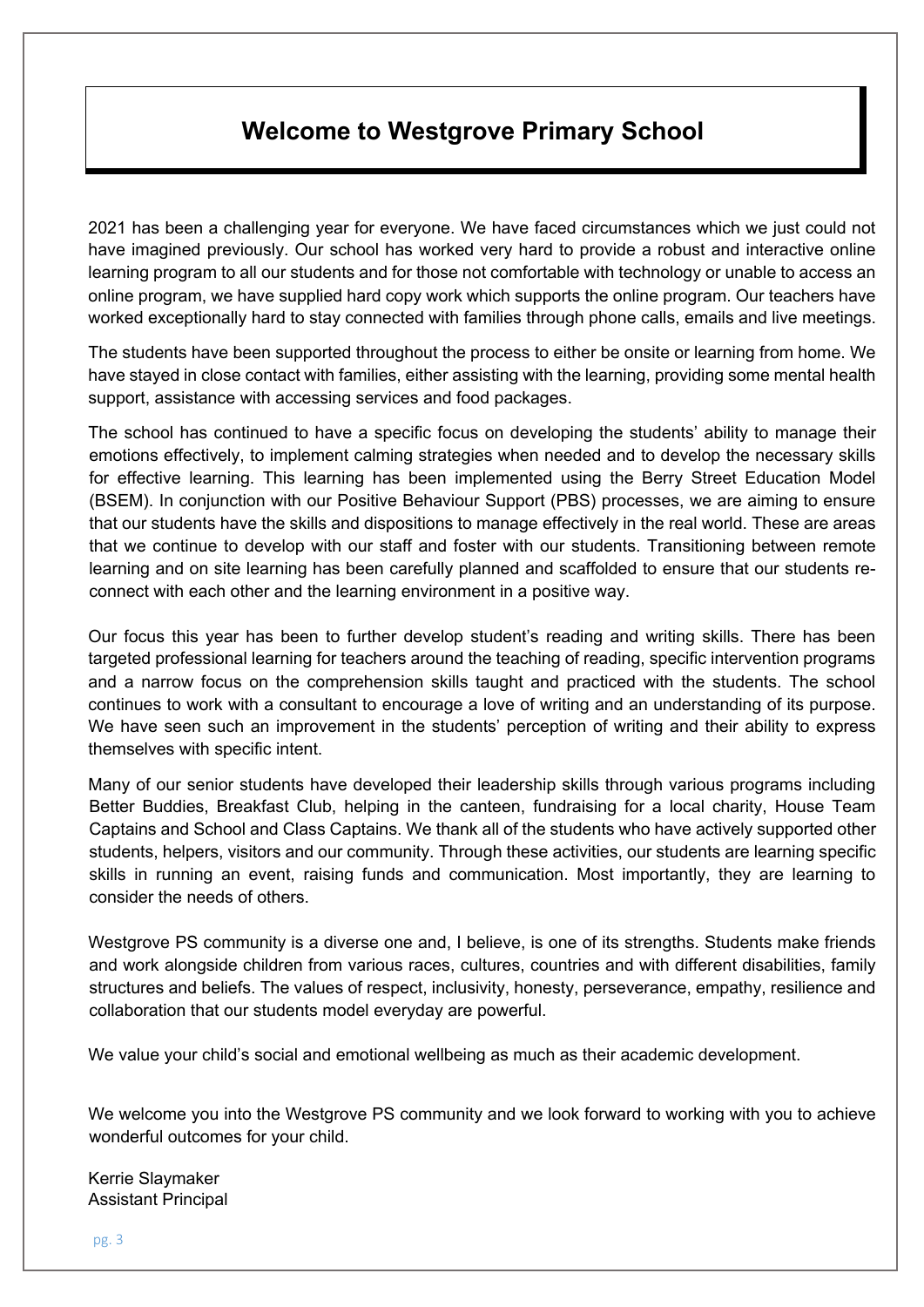## **School Profile**

Westgrove Primary School is a safe, inclusive and supportive community that empowers students with the tools to reach their individual potential.

Westgrove Primary School's guiding values are: Respect, Honesty, Empathy, Perseverance, Inclusivity, Resilience and Collaboration. These values define our behaviour and underpin all decision making. We are committed to ensuring that we treat one another and the environment with respect, are honest in our endeavours and interactions, persevere to achieve our goals, demonstrate empathy for all members of r community and at all times embrace inclusive practices. We are striving to develop a toolbox of strategies to help us become more resilient and we are collaborative in both our learning and decision making.

In 2022 we are planning for 28 classes, comprising of 4 grades at each level from Prep – 6. Each year level has an allocated leading teacher as their Instructional Leader. Specialist programs include PE, Visual Art, Performing Arts, Italian (LOTE) and STEM.

In 2022, the number of students of an English as an Additional Language and Indigenous backgrounds continues to remain steady. The Student Family Occupation Index (SFO) is 0.6374 and the Student Family Occupation and Education Index (SFOE) is 0.5191. There continues to be a decrease in the number of families identified as disadvantaged, however, the social and emotional supports needed for our students has not lessened. The school works tremendously hard to support all students to have access to the education they deserve.

In 2022, the school will continue to focus on improving academic achievement across all areas with a particular focus on maths. We have robust academic programs scaffolded by appropriate technology with many extra-curricular opportunities.

Our grounds have three designated play equipment areas, a synthetic sports area which encompasses an oval, soccer pitch, softball diamond and running track. We have an indigenous garden, which includes a meeting place and a culturally significant sculpture. The school has a gymnasium, well-resourced library, daily canteen and well furbished classroom buildings with a designated professional learning and planning building for staff.

Professional Learning Communities within the school have also been focusing on improving teacher knowledge and trying new practices to improve student learning whilst building teacher capacity. We currently have focus on building Student Voice, Agency and Leadership to improve student engagement in their learning and overall achievement.

We are in a joint use agreement with Paul Sadler for the pool on school grounds. Our students regularly access swimming programs as do several local schools who hire the facility.

Westgrove PS is committed to improving student attendance rates and has sound strategies in place for tracking and the follow up of student absence. Class Dojo points are awarded to encourage positive learning behaviours, and are recorded and celebrated. School attendance is monitored each month with awards being given at Assembly. Westgroover Awards are presented weekly for those students showing our values in the playground and Principal Awards given regularly for those students who are working/behaving beyond expectation in some way. The school motto "Together We Grow" underpins the core aim of working together to build a purposeful learning community. This is supported heavily by three positive behaviour pillars: Be Safe, Be Respectful and Be a Learner as well as our work with Berry St implementing their trauma informed education model and DET's Respectful Relationships program.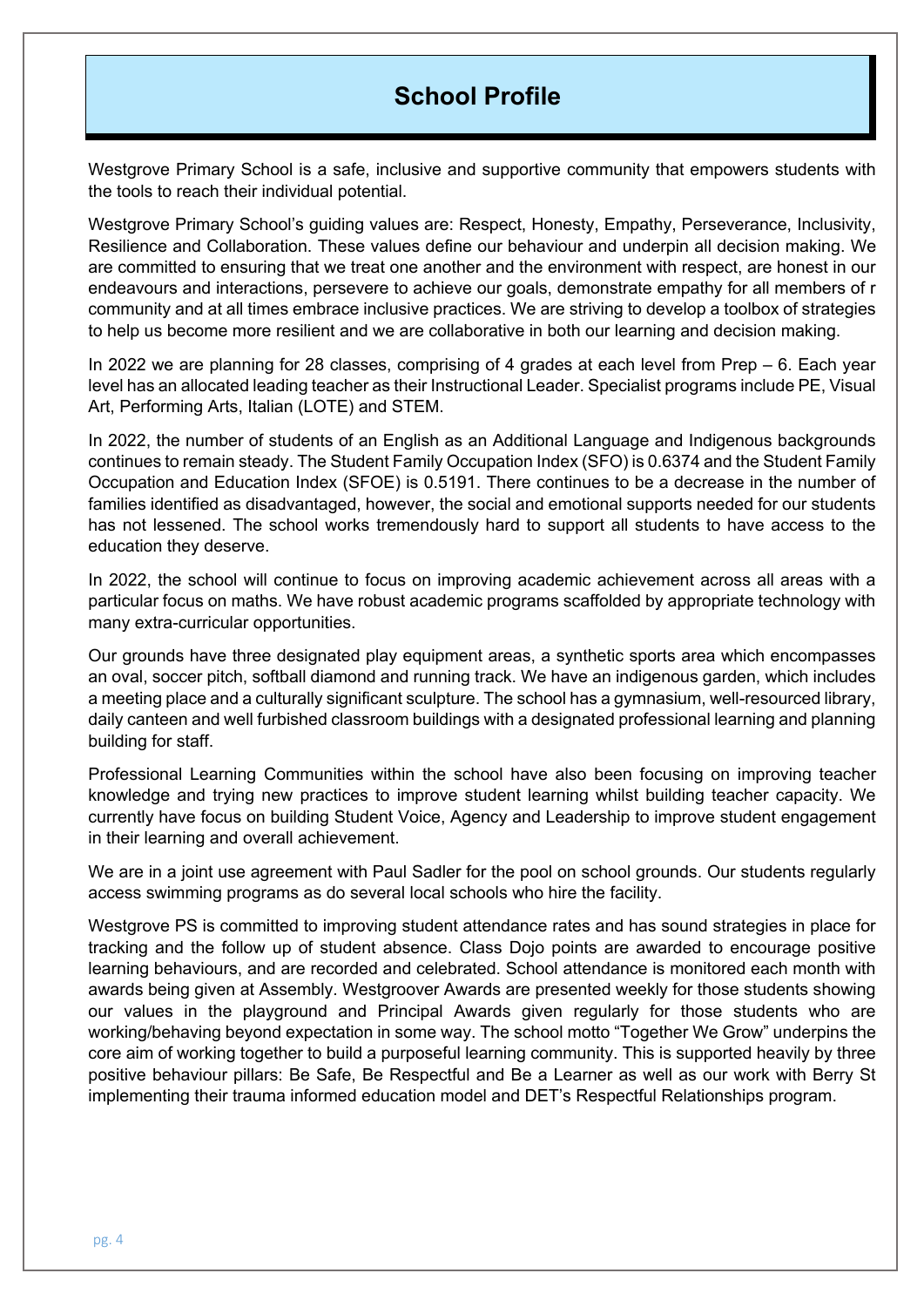## **Victorian Term Dates – 2022**

**Term 1:** 31January to 8 April **Term 2:** 26 April to 24 June **Term 3:** 11 July to 16 September **Term 4:** 3 October to 20 December

.

## **School Hours**

The school yard is supervised from 8:45am. At 9.00am the bell rings and children make their way inside to their classroom to get organized for the start of lessons. Children are expected to be punctual and to be ready to start the day at 9.00am. Music is played over the PA system a few minutes prior to the bell ringing before school and at each recess break.

| <b>BELL TIMES</b> |                                  |
|-------------------|----------------------------------|
| $9:00 - 9:50$     | Session 1                        |
| $9:50 - 10:40$    | Session 2                        |
| 10:40 -11:30      | Session 3                        |
| 11:30 -11:35      | <b>EATING TIME IN CLASSROOMS</b> |
| $11:35 - 12:05$   | <b>RECESS PLAY</b>               |
| 12:05 - 12:55     | Session 4                        |
| $12:55 - 1:45$    | Session 5                        |
| $1:45 - 1:55$     | <b>EATING TIME IN CLASSROOMS</b> |
| $1:55 - 2:25$     | <b>LUNCH PLAY</b>                |
| $2:25 - 3:15$     | Session 6                        |

Early dismissal times on the last day of each term are published in the school newsfeeds.

## **Office Hours**

All general inquiries should be directed through the school office. The school office hours are:

• Monday - Friday : 8:00am – 4:00pm

## **Out of School Hours Care Program**

The Out of School Hours Care Program is run by Quantin Binnah, which is the Community Centre situated next door to the school. It operates each school day from 6:00 am – 8:45am and from 3:30 – 6:00pm. A Holiday Program operates during each term vacation. All enquiries about these programs should be directed to Quantin Binnah, 9742 5040.

## **Punctuality**

**Classroom sessions begin at 9:00am** each day. Students who arrive late for school interrupt the classroom program. It is also unsettling for your child too and can impact on their confidence and vital learning.

**Students arriving after 9:00am must report to the Office,** sign the Late Register and receive a Late Pass to hand to their class teacher. The school will contact parents/carers of students who are consistently late. For the safety of all students, parents are asked not to take students to the classroom when arriving late.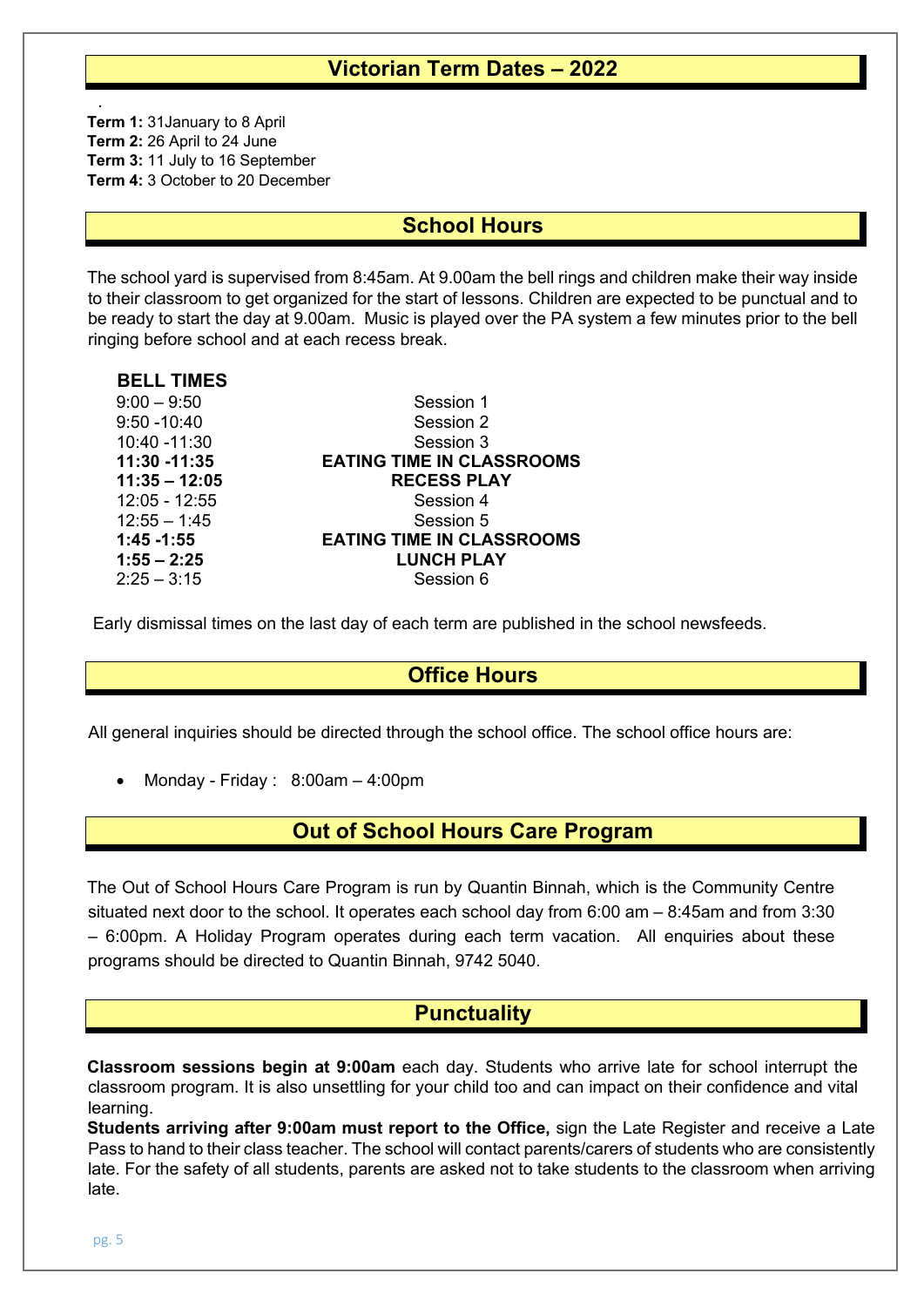For fifteen minutes before and after school, and during all recess breaks, there are teachers in the yard to supervise and assist students while they are playing. The school gates are open at 8:45am.

#### **Students are not permitted in the school grounds before 8.45am, when teacher supervision begins or after 3.30pm when supervision ends**.

Students who have not been picked up will be required to wait in the school office. Teachers on yard duty wear fluorescent vests so they can be quickly identified by students.

In the event of extreme weather conditions such as high winds or rain, yard duty teachers share the supervision of the students in the classrooms. Students are not permitted to be in the classrooms when the teacher is not in attendance.

Parents/carers are asked to make full use of the Out of School Hours Care Program if they are not able to pick students up promptly. Students can be booked into Before or After School Care and can enjoy fully supervised activities.

## **Attendance at School - "It's Not OK To Be Away"**

Regular school attendance is essential for the overall development of children. Once enrolled in primary school, your child is expected to attend school every day of each term. It is important that children develop regular attendance habits at an early age. Children who are regularly absent from school are at risk of missing out on learning the basic building blocks in subjects, and may experience long-term learning difficulties. Where possible, parents are asked to schedule medical and dental appointments for their child out of school hours.

If your child needs to be absent from school, the Department of Education requires you to supply an explanation of that absence to the class teacher. This can be done by:

- an adult speaking directly to the teacher
- writing a note to the teacher
- telephoning the office and leaving a message on the absence line
- placing a reason on your child's COMPASS page.

On occasions, absence confirmation notes may be sent home from the class teacher requesting a reason for a student's absence and parental signature. Early indication of absences is appreciated as often special programs for the class or group may be planned.

#### **Parents/carers will receive an SMS notification at 10:30am on the day of an absence if the absence has not been explained prior to this time.**

If your child has an infectious disease (refer to page 11,12 of this document) they will be excluded for the period outlined and will require a medical certificate indicating that they can return to school.

Student attendance is monitored closely and reported regularly to the Department of Education. Parents can provide an explanation for student absences via the COMPASS portal.

#### **Students Leaving Early**

Sometimes it may be necessary for parents to take students from school during the day. On such occasions advance notice is appreciated and arrangements must be made for the collection of the student from school. Under no circumstances may a child be collected from school during school hours without notification at the office. The Early Leavers must be signed out by the parent/carer collecting the student at the office.

Students will not be released to leave with any adult other than those listed on your child's enrolment form.

In the interest of overall safety, it is school policy not to allow students to leave the school grounds alone, other than at the end of the day.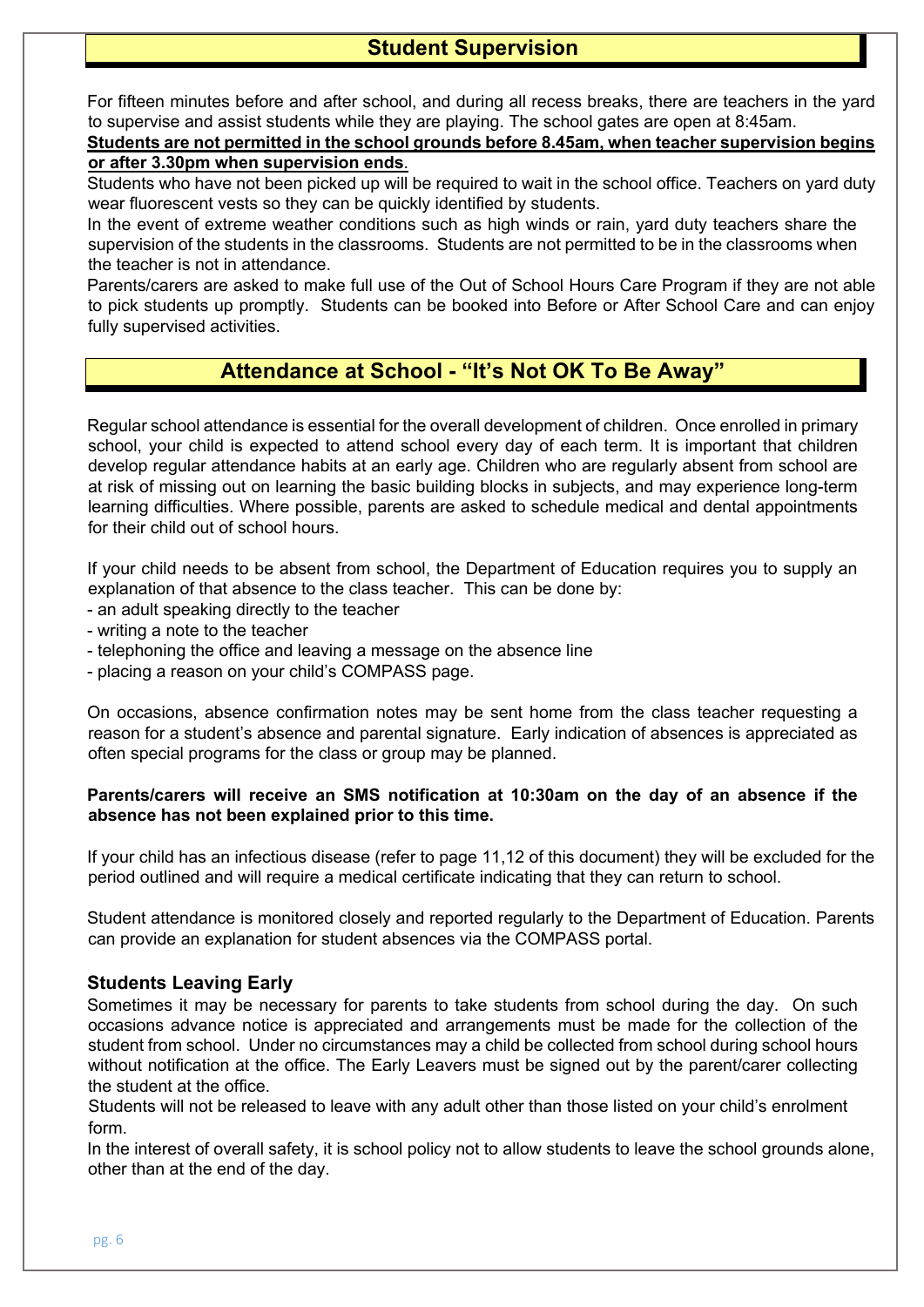## **Voluntary Contributions**

In order to operate, Westgrove Primary School relies upon finance from various sources. The two major sources are Government grants and locally raised funds, including Voluntary Contributions. All Voluntary Contributions are placed in the Ground Maintenance Fund to be used to maintain and improve our grounds and a Building Fund to be used to fund future plans. Your financial support is essential in order to provide excellent educational opportunities and programs for all students.

Parents/ Carers are able to nominate the amount they would like to contribute in Voluntary contributions when ordering Essential Education Items. School Council reviews this at the end of each year and recommendations are made for the following year. Payments may be made by one annual payment at the beginning of the school year or through instalments.

## **Essential Educational Items**

Westgrove Primary School makes every effort to keep the cost and number of items that need to be purchased to a minimum. We also try to ensure that the costs are affordable for all parents. School Council encourages all parents to support their children and the school by paying all Essential Education Items charges each year.

#### **ESSENTIAL EDUCATION ITEMS CHARGES**

| <b>Item</b>                                | <b>Specifications</b>                                                                                                                                                                                                                                                                                                                                                                                                                                             | Cost                  |
|--------------------------------------------|-------------------------------------------------------------------------------------------------------------------------------------------------------------------------------------------------------------------------------------------------------------------------------------------------------------------------------------------------------------------------------------------------------------------------------------------------------------------|-----------------------|
| <b>Essential Education</b><br><b>Items</b> | <b>Student Essentials Pack</b><br>All stationary that your child requires for the school year<br>Annual subscriptions to relevant software programs<br>Whole school values and social skills incursion<br>School supplied essentials<br>Classroom consumables, art materials, cooking etc to support<br>instruction<br><b>Additional Technology Resources</b><br>iPods, iPads, desktop computers and laptops to support<br>instruction on the standard curriculum | \$170.00              |
| <b>Optional Extras</b>                     | These include extra curricula, activities such as camps, excursions,<br>incursions, swimming program, sports activities and instrumental lessons.<br>Parent/carers will be notified in advance of these costs and schedule for<br>payment.<br>The BYOD iPad Program for students in Years 3-6 is an essential component<br>of the curriculum at Westgrove and Parents/carers are urged to provide an<br>iPad device to support their student's learning           |                       |
| <b>Voluntary Contributions</b>             | grounds maintenance<br>building fund                                                                                                                                                                                                                                                                                                                                                                                                                              | \$10/\$20<br>or other |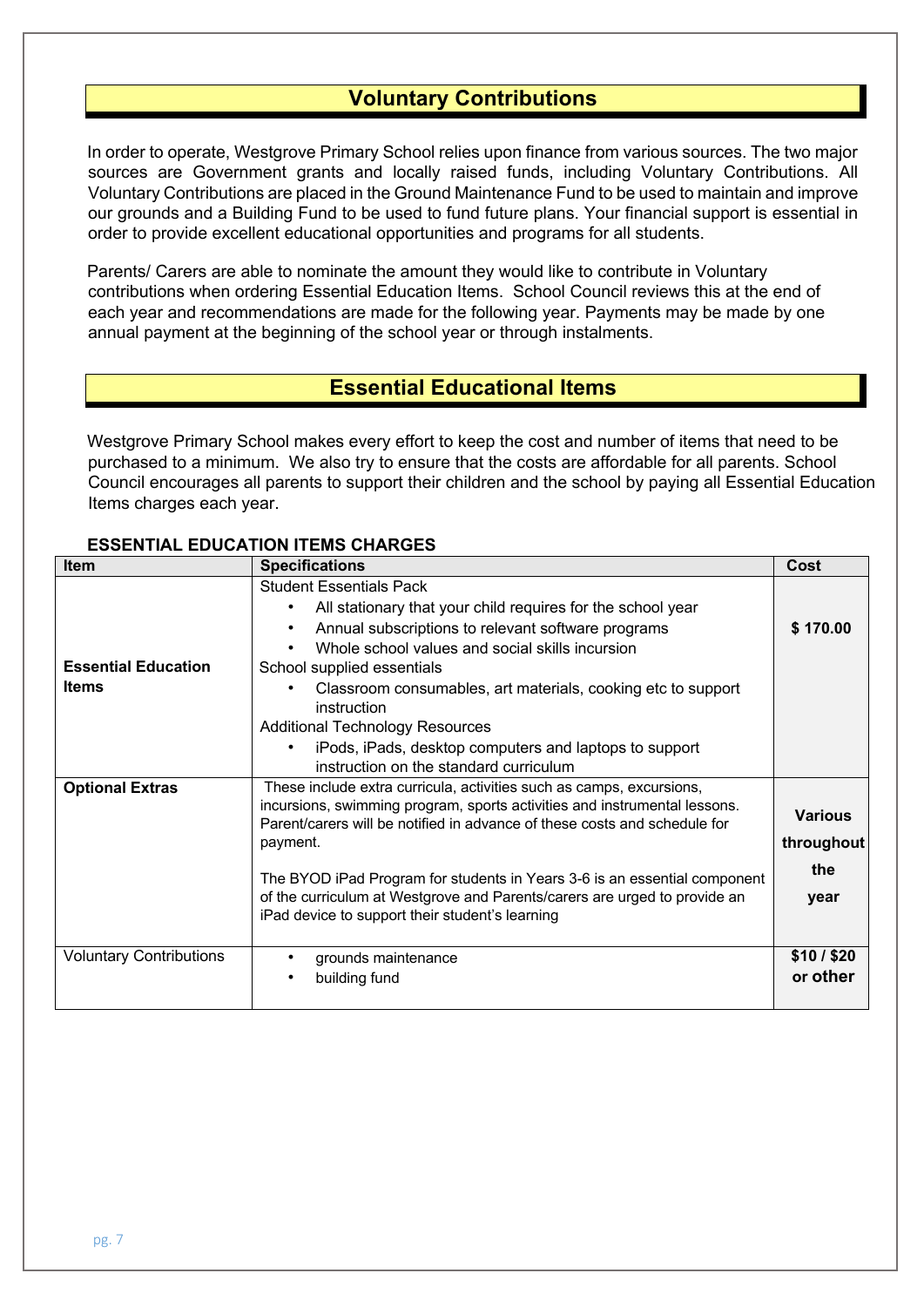#### **Camps, Sports & Excursions Fund (CSEF)**

School **camps** provide children with inspiring experiences in the great outdoors, **excursions**  encourage a deeper understanding of how the world works and **sports** teach teamwork, discipline and leadership. All are part of a healthy curriculum.

CSEF will be provided by the Victorian Government to assist eligible families to cover the costs of school trips, camps and sporting activities.

If you hold a valid means-tested concession card or are a temporary foster parent, you may be eligible for CSEF. The allowance will be paid to the school to use towards expenses relating to camps, excursions, or sporting activities for the benefit of your child.

The annual CSEF amount per student will be:

\$125 for primary school students

\$225 for secondary school students.

#### **How to Apply**

Contact the school office to obtain a CSEF application form or download from www.education.vic.gov.au/csef

**Lunches**

Parents/carers may choose to send students to school with a cut lunch or use the canteen ordering system.

When preparing cut lunches and snacks, it is important to ensure that you include a healthy balance of food items such as sandwiches and fruit with limited pre-packaged snack items.

Westgrove Primary School promotes litter reduction (Nude Food) and hence students are encouraged to bring their lunches to school in re-usable plastic containers.

Students have eating time in classrooms before going out to play. In this way, teachers can monitor students eating, keep litter in the classroom and ensure children are not playing with food in their mouths. Students who have not finished eating when it is time to go out to play, are directed to the courtyard.

## **School Canteen**

The school canteen currently operates every school day from Monday to Friday. Healthy hot and cold food options are available. Children can order lunches via reusable insulated lunch bags available for purchase at the Office. The canteen provides daily lunch orders and snacks over the counter at recess and lunchtime. The canteen menu is located on the school website. The canteen does not give credit.

Lunches can be ordered and paid for online using the QKR app.

The canteen only operates daily with the assistance of parent/carer helpers. We encourage you to help either on a regular or occasional basis in order to ensure we can offer this service.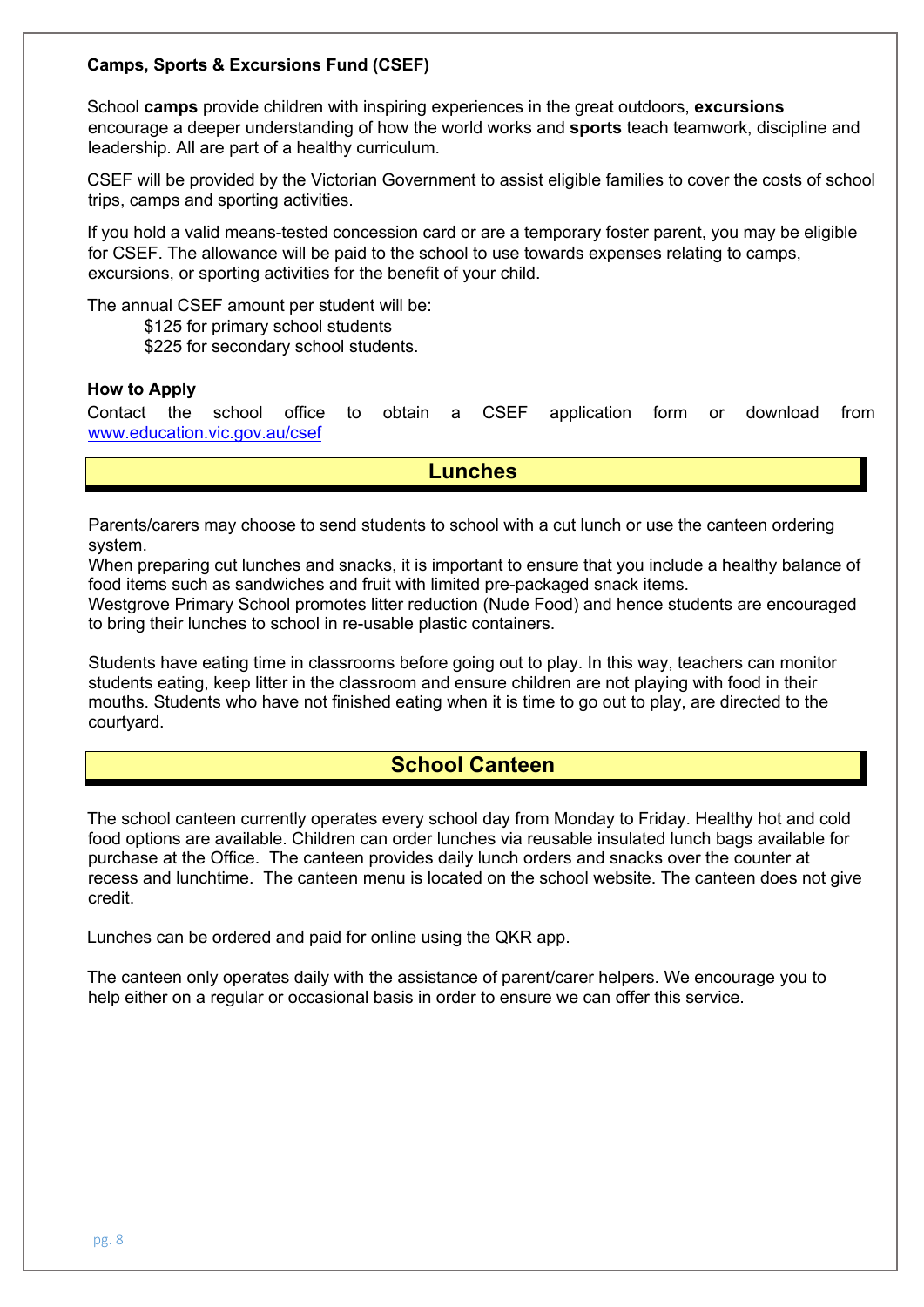## **School Uniform**

Westgrove Primary School has a compulsory school uniform which is on display outside the office area. The uniform colours are navy blue and green.

**The school uniform can be purchased at Rushfords, 1/13 Barnes Place, Werribee 3030. The Uniform Price list and Uniform Policy** is available from the School Office or on the Westgrove Primary School website.

Children need to wear sensible footwear at all times. Runners are required for physical education lessons. Thongs, open toed sandals, Crocs and high heel shoes are not acceptable footwear for school.

Headwear: Navy blue soft bucket hats. Please note that any headwear worn for religious or culture purposes should also be navy/green or white in colour.

Each year the Year 6 students design a special bomber jacket which identifies them as the school leaders.

## **Lost Property**

Most articles deposited in Lost Property are not named. Please ensure that all items brought to school, especially windcheaters, rugby tops and bomber jackets are named. Throughout each term unnamed items are displayed for collection or sorted. Any unclaimed lost property items are washed and available for purchase as pre worn clothing or given to charitable organisations.

A Lost Property tub is located outside the gym, so please check in there for any lost items.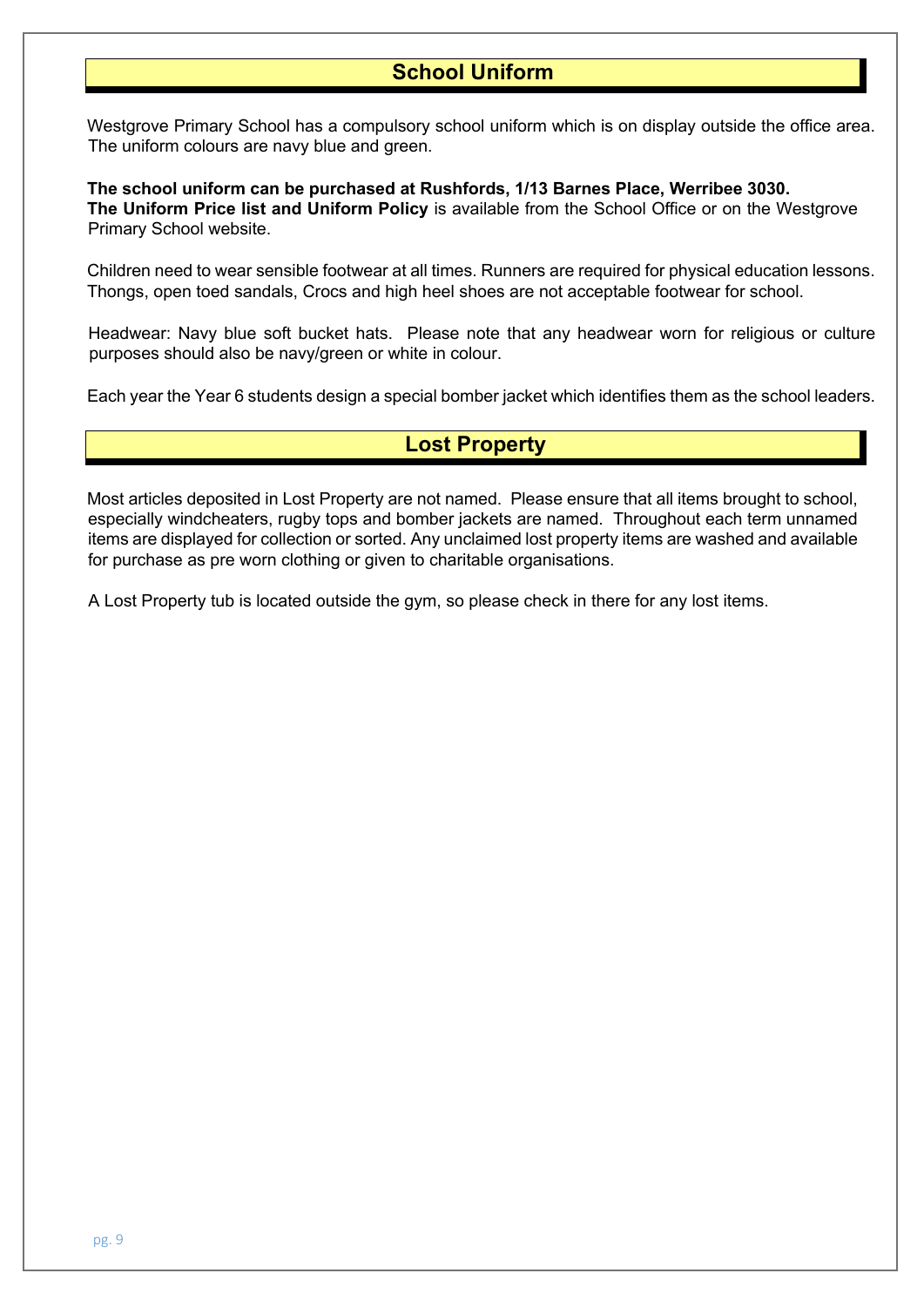# **Student Health, Safety and Wellbeing**

## **Student Health**

Students should not be sent to school if they are unwell. A student who is ill is unable to fully participate in school activities and may pass on infection to other children.

A First Aid Room is available for students who become unwell during the day, but this is a very limited facility. The school will contact parents to collect unwell students.

## **Medical Details and Emergency Contact Information**

It is essential for the school to have accurate information on each student's medical details and telephone contact numbers. Please assist in keeping these records up to date.

#### **Essential information:**

- any medical condition your child has which the school needs to be informed about
- home address and telephone number for the student
- workplace telephone number for each parent / carer / mobile telephone numbers
- doctor's name, address and telephone number
- name and telephone number of other people who can be contacted to assist in an emergency, if parents cannot be reached

## **Medication**

Teachers are not authorised to administer medication. In certain circumstances it may be necessary for your child to have medication at school. In this case parents/carers need to:

- make prior arrangements with the Principal
- complete the Medication Consent Form available from the School Office,
- clearly label the medication with your child's name and hand both the form and medication to Office staff.

Medication will otherwise not be administered. Under no circumstances should students personally keep medication at school. Students should not administer medication themselves except for asthmatics who would normally control their own ventilators.

If a student is injured at school, or during a school organised activity, then parents/guardians are responsible for the cost of:

- medical treatment
- transport to a medical facility or home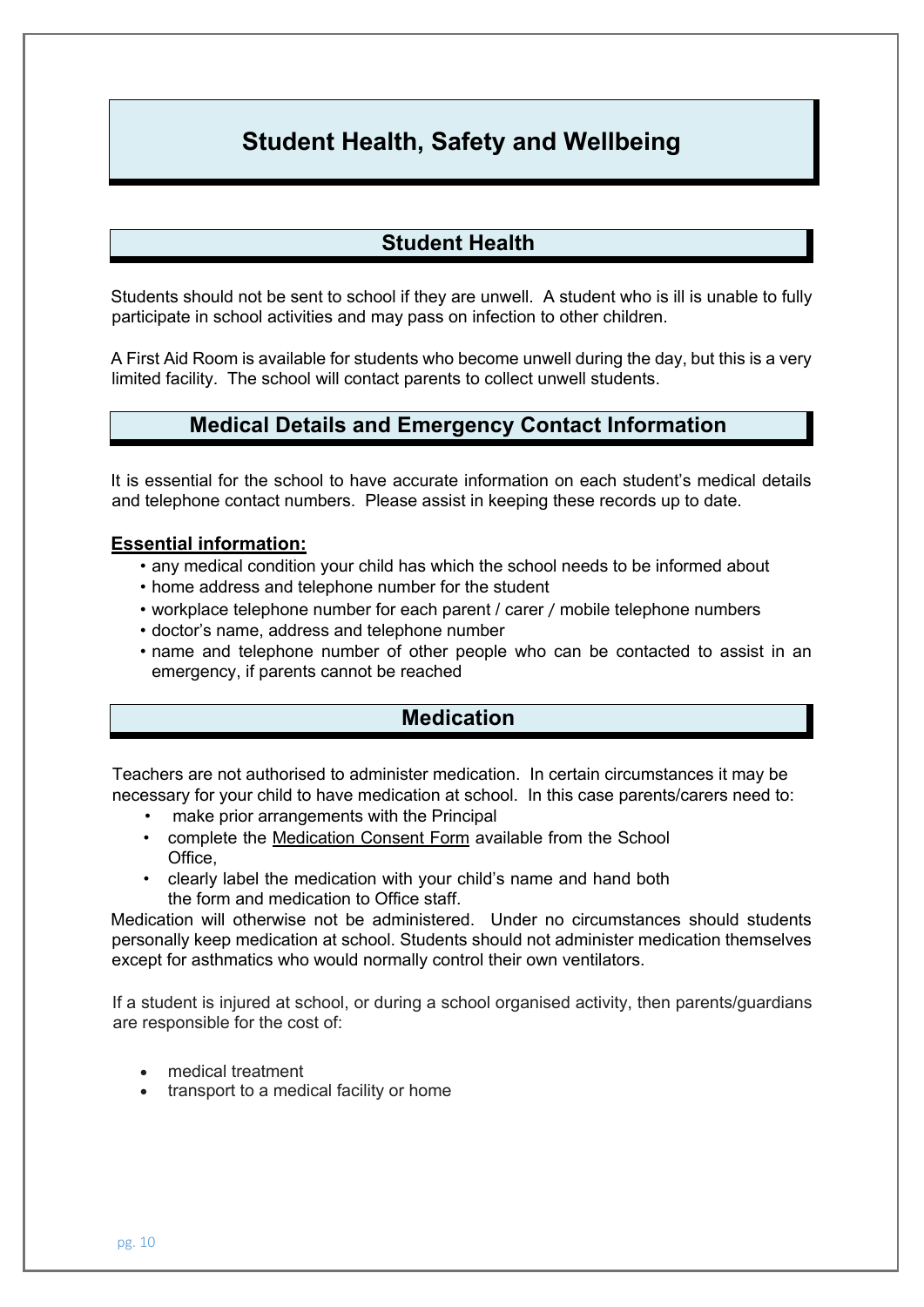## **Asthma**

If your child suffers from asthma, parents are required to have a *School Asthma Action Plan*  **completed by a medical practitioner**, which clearly states the steps to be followed should your child have an asthma attack at school. *An Asthma spray and spacer, clearly labelled with your child's name, needs to be supplied and left at the Office if your child needs assistance to manage their asthma action plan.* 

If your child is under specialist's care for asthma management then a copy of your child's specific *Medical Asthma Plan* needs to be given to the school. Members of staff have received asthma training.

**Asthma management plans are required to be reviewed annually.**

## **Allergies and Anaphylaxis**

If a child has a known food allergy which is likely to cause an anaphylactic reaction parents are required to complete and update an *Anaphylaxis Management Plan* each year. The *Anaphylaxis Management Plan* must be discussed with the Principal or Assistant Principal and all medication including an epipen must be supplied by the parents. Parents are also required to provide the school with an *Anaphylaxis Action Plan* developed by the student's doctor. The *Anaphylaxis Action Plan* must also be updated annually or sooner as required.

Anaphylaxis is a severe, rapidly progressive allergic reaction that is potentially life threatening. The most common allergens in school aged children are nuts, eggs, cow's milk, fish and shellfish, wheat, soy, sesame, latex, certain insect stings and medications.

The school has a policy and procedures in place to minimize the risk of a child having an anaphylactic reaction at school. Parents/guardians need to be aware, however, that it is not possible to achieve a completely allergen-free environment in any service that is open to the general community. Parents should not have a false sense of security that an allergen has been eliminated from the environment. Instead the school will work with parents and students to put in place a range of strategies to minimise the risk of a child coming into contact with the allergens at school.

Because of the life threatening nature of the condition, food containing the potential triggers for an anaphylactic reaction must be kept away from the students while at school. **We ask that no foods containing sesame or nuts as an active ingredient be brought to school by students.** Parents are asked to support this risk minimization strategy.

It is also important that you discuss with your child that **food brought from home should not be shared with other children at school.** 

More information can be found in the ASICA Guidelines for Prevention of Food Anaphylactic Reactions in Schools which can be downloaded from ASCIA website: www.allery.org.au or Education Department website:

www.education.vic.gov.au/childhood/parents/health/Pages/anaphylaxis.aspx

Members of staff have received training in Anaphylaxis and in the use of an epi-pen.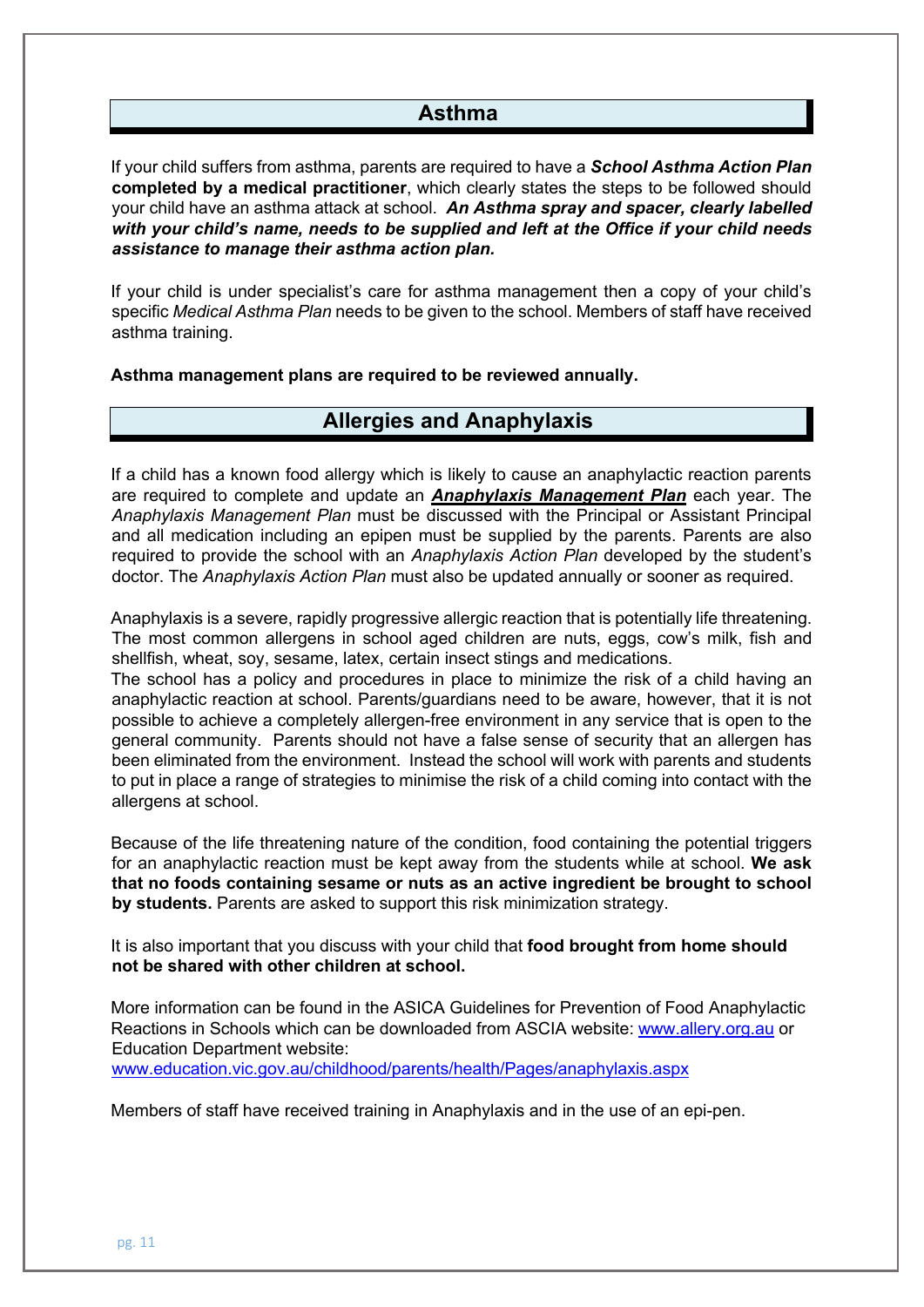## **Infectious Conditions**

It is a legal requirement that students must be excluded from school if they have particular infectious conditions. http://ideas.health.vic.gov.au/guidelines/school-exclusion-table.asp Minimum Period of Exclusion from Primary Schools and Children's Services Centres for Infectious Diseases Cases and Contacts (*Public Health and Wellbeing Regulations 2009*). In this Schedule, medical certificate means a certificate from a registered medical practitioner.

## **Head Lice**

Head lice can be managed with the cooperation of parents and the school. They are not a threat to health and they do not spread other infections. As there is no guaranteed method of prevention, early detection is the best way to avoid an outbreak. It is recommended that parents check their children's hair regularly.

Head lice are found on hair itself and move to the scalp to feed. They have six legs which end in a claw and they rarely fall from the head. Louse eggs (also called nits) are laid within 1.5cm of the scalp and are firmly attached to the hair. They resemble dandruff but can't be brushed off.

| If lice or eggs<br>are found                                        | Treat hair immediately with a commercial head lice product or by using a hair<br>conditioner (outlined below). Head Lice treatments are available from your<br>pharmacy. |  |  |  |
|---------------------------------------------------------------------|--------------------------------------------------------------------------------------------------------------------------------------------------------------------------|--|--|--|
|                                                                     | Dead eggs must be removed from hair after treatment                                                                                                                      |  |  |  |
|                                                                     | Treatment must be repeated 7 days later                                                                                                                                  |  |  |  |
| The Department of Education and Early Childhood Development states: |                                                                                                                                                                          |  |  |  |
| Children must not return to school until treatment has commenced    |                                                                                                                                                                          |  |  |  |
| Step by Step Headlice Check                                         |                                                                                                                                                                          |  |  |  |
| Step 1                                                              | Comb any type of hair conditioner on dry, brushed (detangled) hair. This stuns the<br>lice and makes it difficult for them to grip the hair or run around.               |  |  |  |
| Step 2                                                              | Now comb sections of the hair with a fine tooth head lice comb.                                                                                                          |  |  |  |
| Step 3                                                              | Wipe the conditioner from the comb onto a paper towel or tissue.                                                                                                         |  |  |  |
| Step 4                                                              | Look on the tissue and on the comb for lice and eggs                                                                                                                     |  |  |  |
| Step 5                                                              | Repeat the combing for every part of the head                                                                                                                            |  |  |  |

For further information visit **www2.health.vic.gov.au** or refer to the Westgrove Headlice Policy which can be found on the school website.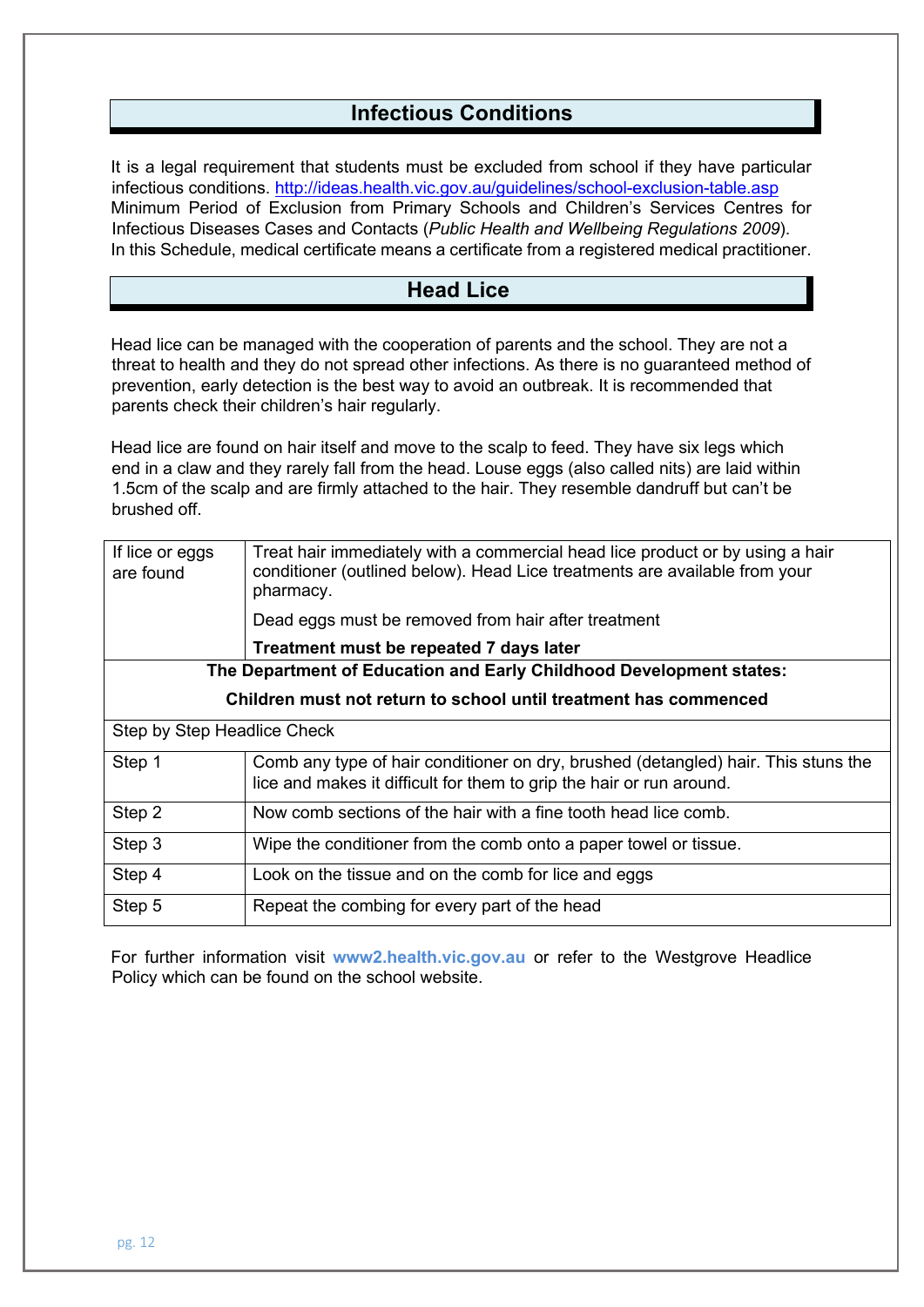## **Sun Smart**

The school has a Sun Smart Policy, which encourages responsible attitudes towards protection from the sun's harmful UV rays. In accordance with this, all students are expected to wear Sunsmart hats (soft bucket, **not caps**) from September - April. Those students without hats will be required to remain in the designated shade areas at all times when outside for lessons and/or recesses.

Sunsmart hats are part of our school uniform and can be purchased at Rushford's or through the Office.

The school encourages the use of Sunscreen but it is the responsibility of the parent/carer to provide it and for the parent/carer or child to apply it.

## **General Safety**

It is important that children are trained from an early age in all aspects of safety. Please ensure that your child knows:

- their own name, address and telephone number
- to avoid an interaction with people they do not know
- to go straight home from school via a route previously agreed to by you. (Please Note: Prep Children must be collected daily from their classroom by their parent /carer.)
- to use the school crossing correctly
- not to leave school without permission
- not to bring items to school which are valuable or may cause accidents
- when you expect them to go the After School Care Program.

Any child left in the school grounds after 3.30pm is automatically directed to the school office.

## **TRAFFIC SAFETY**

**SCHOOL CROSSING**: Before and after school, manned school crossings are provided outside the school on Thames Boulevard, Danube Drive, Tarneit Road and Heaths Road. Children must cross the road at these points. It is important that parents also support the school by using these crossings and teaching the children good road sense.

**BICYCLES/SCOOTER**: Only students in Years 4-6 are allowed to ride their bicycle or scooter to and from school without adult supervision. This policy is supported by the Vic Roads Guidelines which states that children below this age do not have the peripheral vision to be able to see vehicles coming from the sides. Parents wishing their children in Foundation (Prep) (Prep) – Year 3 to ride bicycles or scooters to school, must accompany them and make prior arrangements with the Principal otherwise their bicycles/scooters will not be stored in the bike compound.

**Students should not be riding bikes or scooters in the school grounds**.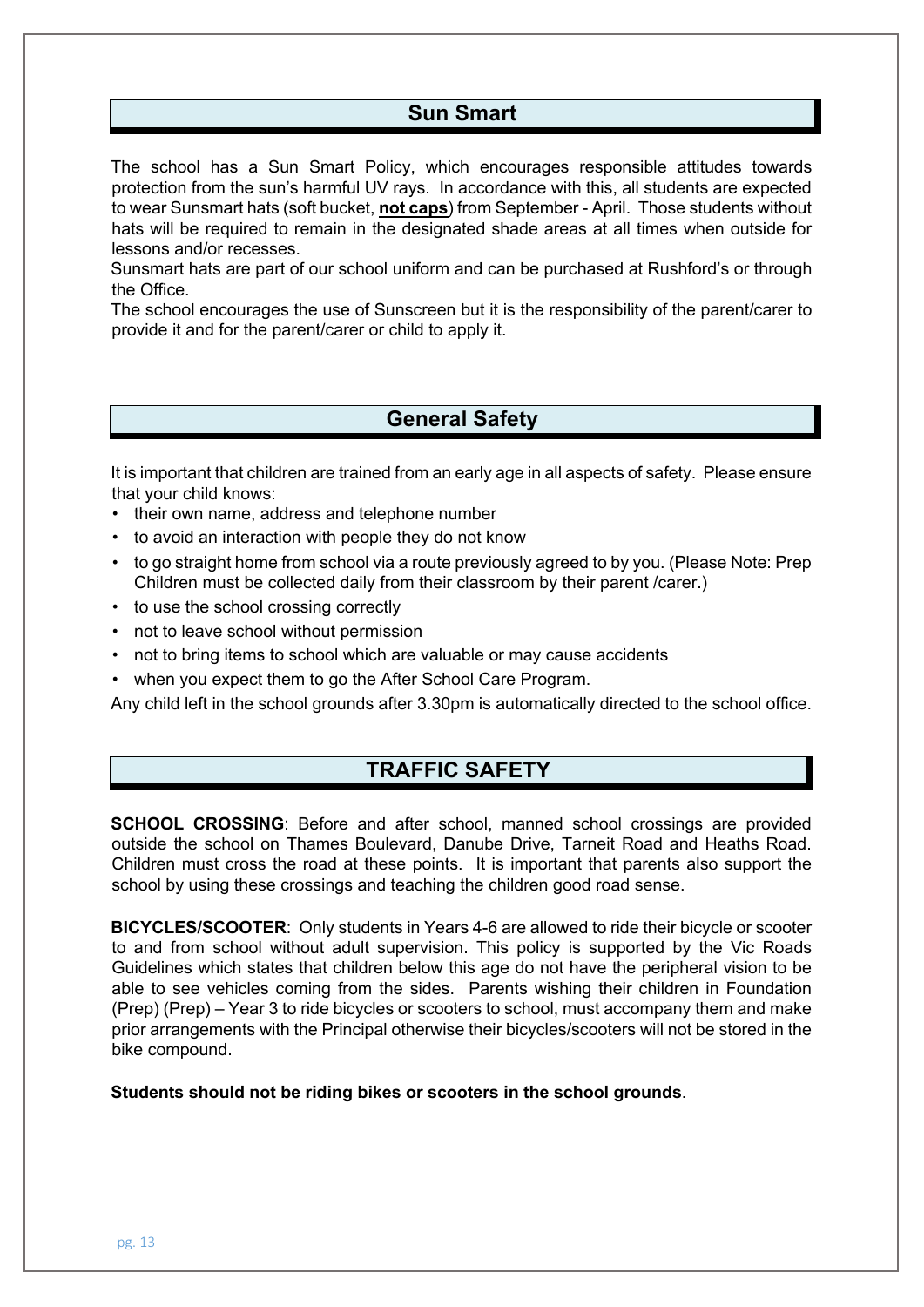## **Active Transport**

Westgrove Primary School encourages students and their families to be active by walking or riding bicycles and scooters to school. As well as the obvious health benefits, this reduces the traffic congestion outside the school at the beginning and the end of the school day.

Students who ride bicycles or scooters to school can lock their vehicles in the designated bike area. Students are not permitted to ride their bike or scooter in the playground on school days. They must walk their bike or scooter from the school gate to the lock up area. Helmets must be worn at all times when riding bikes and scooters to and from school.

Rollerblades and skateboards cannot be brought to school.

The school Traffic Safety Policy is available on the school website.

## **Car Parking**

The staff car park is not to be used as an area for parents to drop off or collect their children. It is extremely dangerous to have cars entering or leaving this area as children are exiting the school grounds and walking along the footpath. Only authorised cars are to use the staff carparks. Disabled parking is available for parents/carers with disabled children at the school.

Parents are not permitted to park in the Quantin Binnah carpark. A drop off zone is available in Thames Boulevard. Parents/carers should be aware that this is only a drop off zone and if they park there, they are liable to be fined by council officers.

Parents should observe extreme caution when picking up and dropping off children at the school. Observe all traffic signs and ensure that your children use the crossing when coming over to your car.

Parking for the pool is permitted in the staff carpark after 4.30pm

## **Student Wellbeing**

The Student Engagement and Inclusion Policy and programs aim to foster respect and understanding and to develop a safe and happy environment for all members of the school community. It reflects student, staff and parent rights and responsibilities. The Engagement and Inclusion Policy is available on the school website.

## **Westgrove Code of Conduct**

We have a matrix of behavioural expectations for all students. This document sets out very clearly the expected behaviour in the various school settings around the three Positive Behaviour pillars – *Be Safe*, *Be Respectful & Be a Learner*. See attachment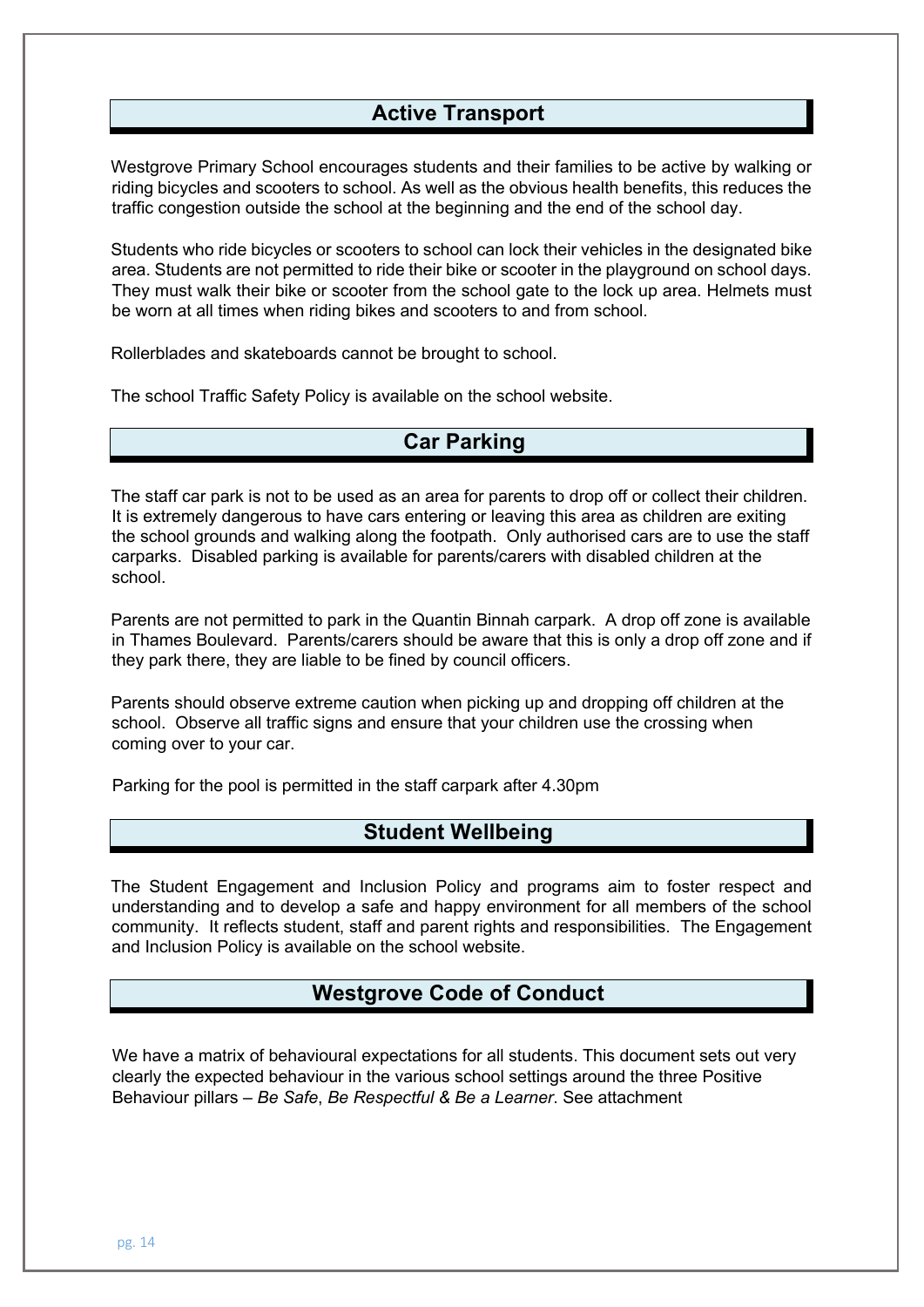# **Parent & Community Involvement**

The Principal, staff and School Council are most appreciative of assistance given by parents, carers, friends and community members to ensure that Westgrove Primary School provides excellent educational programs. If you have special talents or skills, you may be willing to share these in classrooms during special weeks or classroom activities. Any offers of time or help will be greatly accepted, whether it is on a one-off or regular basis in informal ways or through formal meeting structures.

## **School Council**

The School Council is made up of elected parents, the Principal, teachers and community members where relevant. It has responsibility for determining the general educational policy of the school within the guidelines issued by the Minister. It makes decisions on curriculum, finance, facilities and community relations. School Councillors are elected for a two-year period and elections are completed by the end of March. All parents or carers of students enrolled at the school are eligible to vote. The School Council generally meets on a monthly basis and school councillors also attend or convene one of the following school council sub committees:

#### **Finance Committee Sub-committee**

The Finance Sub-committee assists the School Council by:

• Managing the school's global budget. This includes ensuring all incoming money is properly accounted for and expended and that an annual budget of income and expenditure is prepared and audited.

#### **Education Sub-committee**

The Education Sub-committee assists the School Council by:

• Determining the general education policy of the school and ensuring that the interests of all students are taken into account. This includes providing a forum for parents, teachers and the wider community to participate in educational decision making. The committee also provides information about current educational developments and actively encourages parent participation through the organization of information sessions.

#### **WCA Helping Hands Sub- committee**

The WCA Sub-committee assists the School Council by:

- Raising funds through the development and implementation of an annual fundraising plan
- Promoting the school and its programs in the wider school community

#### **Sustainability and Facilities Sub-committee**

The Sustainability Sub-committee assists the School Council by:

- Developing plans to maintain and enhance the outdoor areas and facilities of the school
- Developing plans to maintain and enhance the infrastructure, furniture and buildings of the school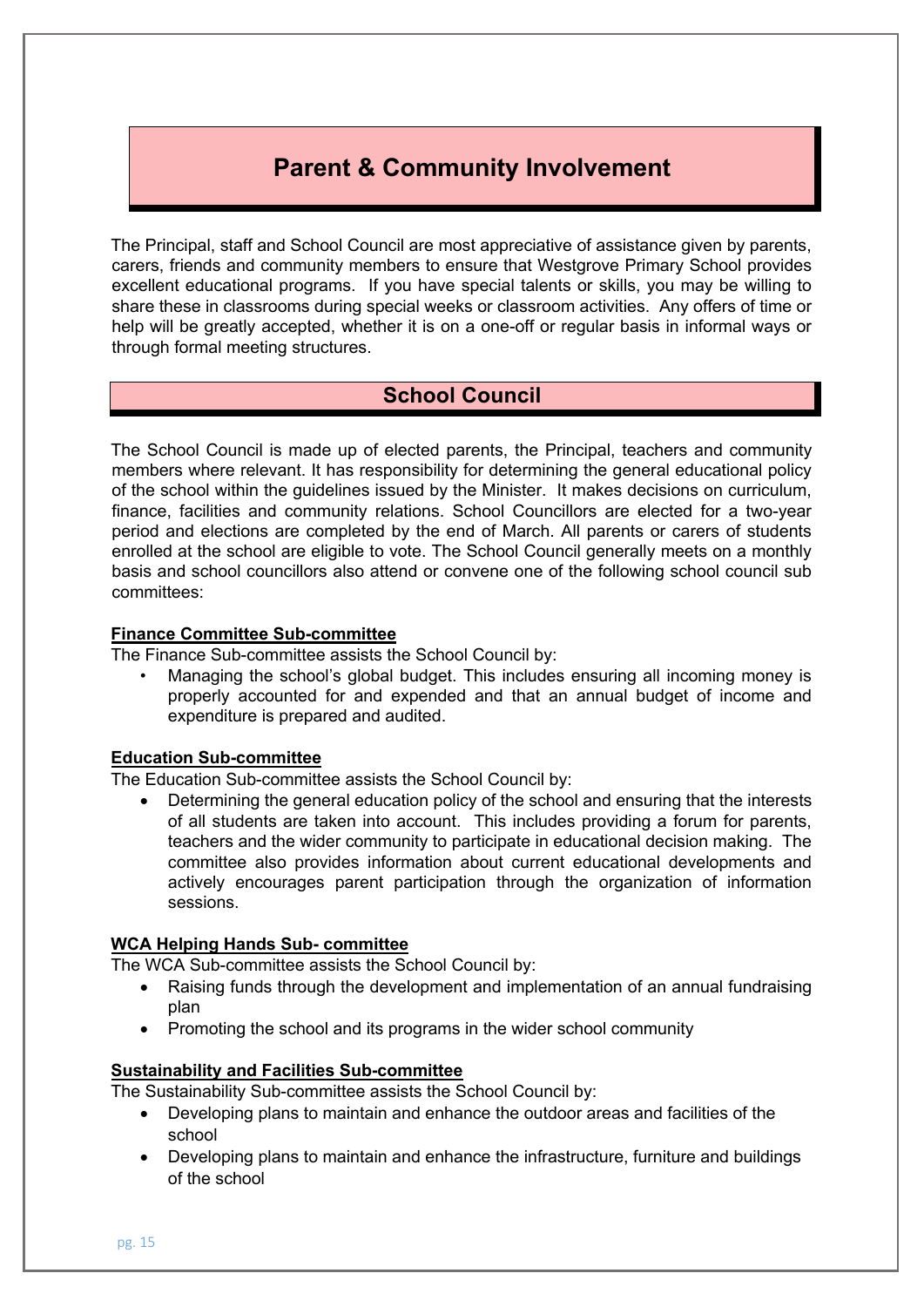- Organizing and implementing procedures and projects to ensure our school is working towards providing a sustainable environment for our students.
- Continuing to improve and enhance the connectivity of our community
- Ensuring all facilities and equipment is OHS compliant, adequately maintained and developed.

## **Parent Involvement**

Parents are encouraged to participate in a wide range of school activities. This may be working in your child's classroom, assisting your child with school activities at home or becoming involved in a range of special events and activities. **Parents working with children need to have a** *Working with Children Check***. WWC Application are available on the following website, http://www.workingwithchildren.vic.gov.au/.** 

Activities that parents can assist with may include:

- helping in classroom activities
- hearing reading or assisting with literature groups
- assisting with maths and science activities
- assisting on excursions
- helping out in the Edible Garden / cleaning or gardening around the school grounds
- attending community events such as picnics and organised functions
- joining WCA Helping Hands Committee or assisting them with specific fund raising projects
- helping in the school canteen

## **Communication**

#### **Whole School Assemblies**

Formal Assemblies are held every Monday morning at 9.00am around the flagpole, outside the canteen. This is a short assembly involving the Acknowledgement of Country, our National Anthem and School Pledge and some short messages for the week.

Celebratory Assemblies are held on Friday afternoons from 2.30pm-3.00pm in the gym. These are conducted for the junior school, senior school and whole school on a rotational basis. Timetables are published on the school website at the start of each year.

Parents are encouraged to participate and are usually notified ahead of time if your child is to receive an award.

#### **Newsfeeds**

Information relating to school events and matters of interest are continuously published via our school newsfeed through COMPASS.

#### **FACEBOOK**

Updates can also be gathered through our Facebook page.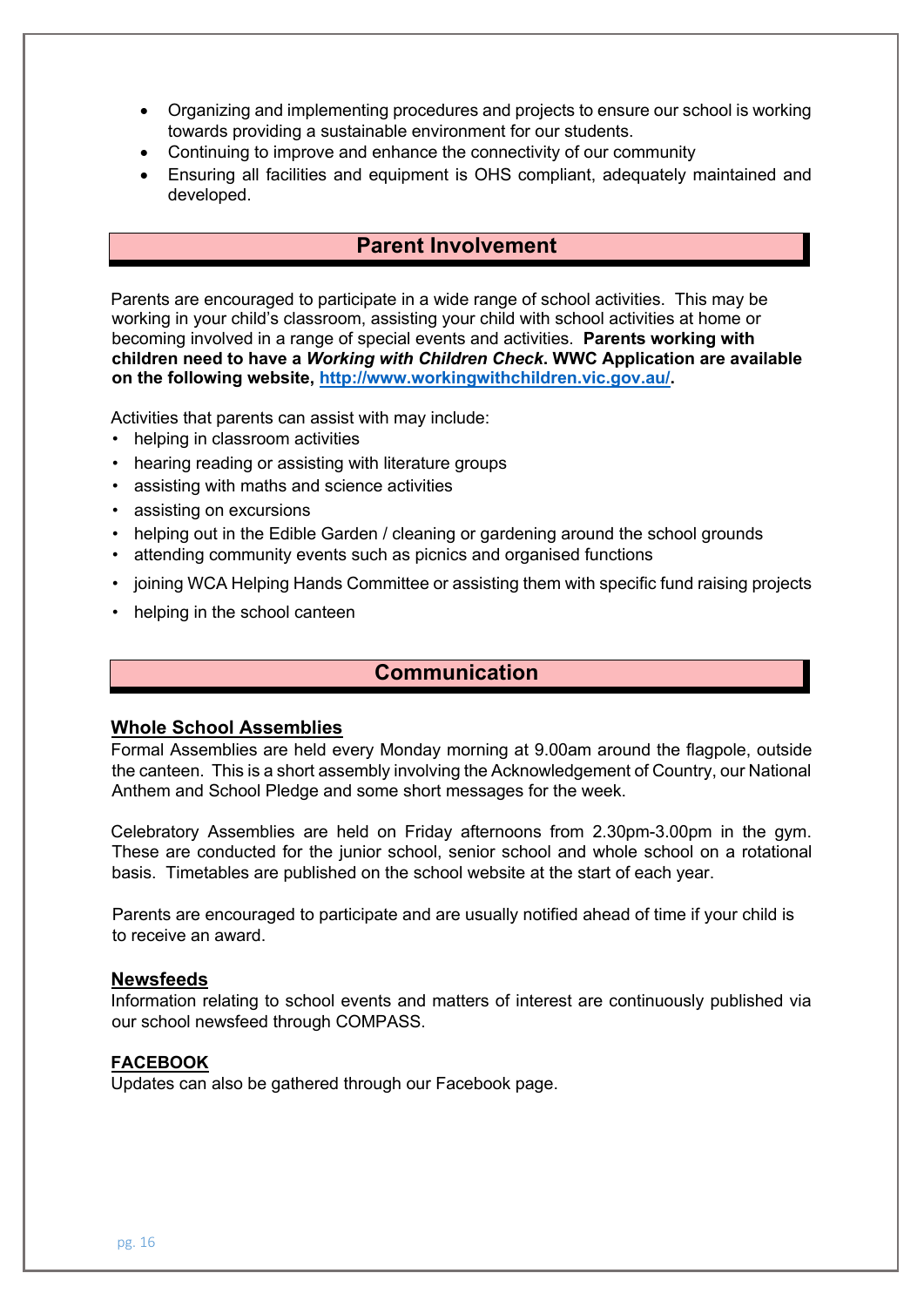## **Reporting to Parents**

There will be a "Getting to know you" interview at the beginning of term 1 and a Student Led Conference in Term 3.

From 2017, paper reports have not been sent home. They are accessed through the parent portal on COMPASS.

Throughout the year parents are alerted of learning tasks being uploaded on COMPASS. These tasks are assessment tasks completed regularly and shared with families so that there is the opportunity to have informed, meaningful dialogue about your child's progress during the year rather than twice a year when formal reports are related.

If, at any other time, you wish to discuss concerns about your child's progress with the teacher, an appointment time can be arranged. If you have any other concerns or enquiries please contact the Office to make an appointment with the Principal or Assistant Principals.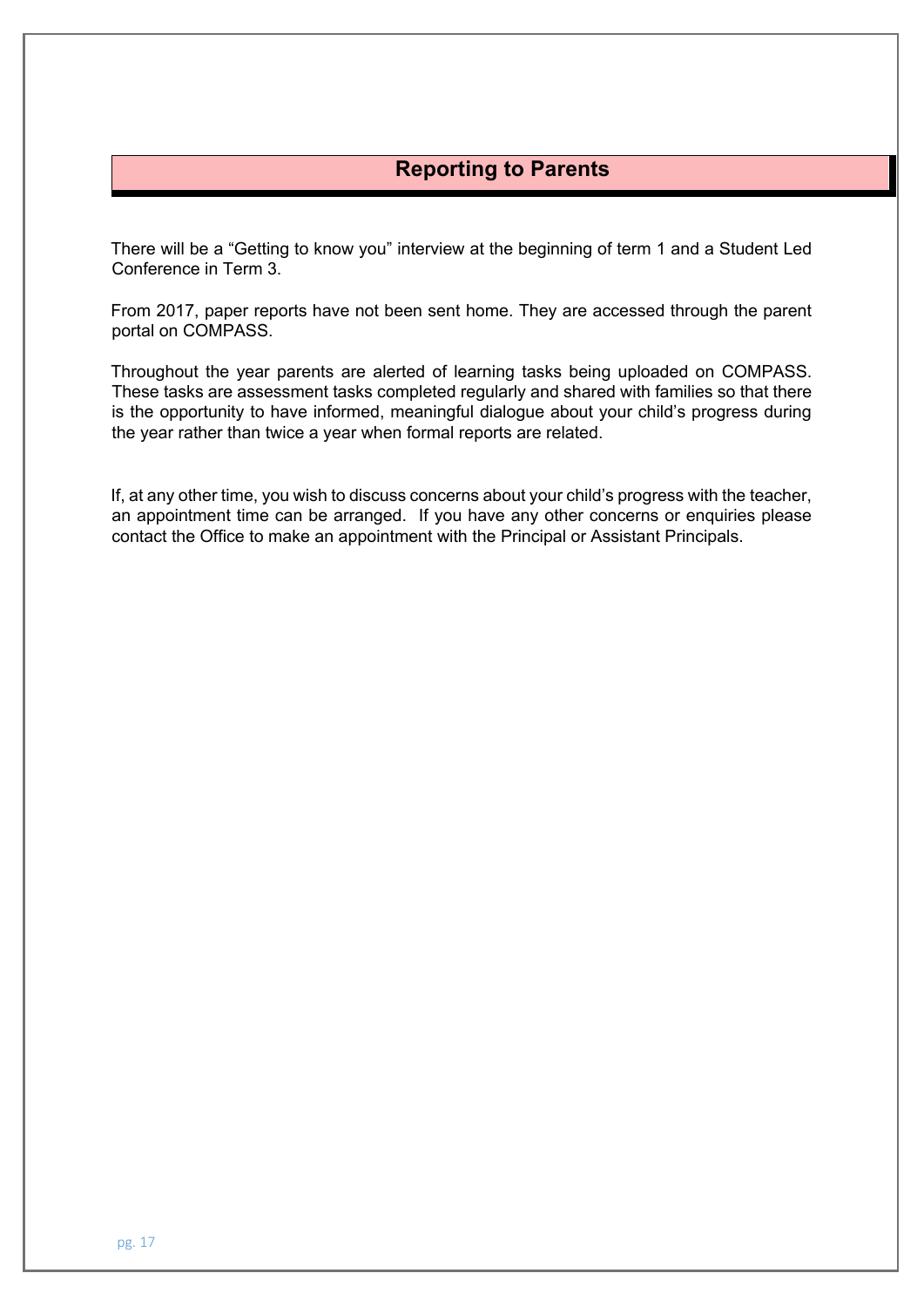# **Curriculum**

The curriculum implemented at Westgrove Primary School is based on the sequential stages outlined in the Victorian Curriculum. The curriculum outlines what is important for all Victorian students to learn and develop during their time at school from Prep to Year 10. The documents provide a set of common Victorian standards which schools use to plan student learning, assess student progress and report to parents.

Information about the Victorian Curriculum can be found at: http://victoriancurriculum.vcaa.vic.edu.au

| <b>Learning areas</b>                           | <b>General capabilities</b>               |
|-------------------------------------------------|-------------------------------------------|
| The Arts                                        | Critical & creative thinking<br>$\bullet$ |
| Dance                                           | Ethical<br>$\bullet$                      |
| Drama                                           | Intercultural<br>$\bullet$                |
| Media                                           | Personal & social                         |
| <b>Music</b>                                    |                                           |
| <b>Visual Arts</b>                              |                                           |
| <b>Visual Communication Design</b><br>$\bullet$ |                                           |
| English                                         |                                           |
| Health & Physical Education                     |                                           |
| The Humanities                                  |                                           |
| Civics & Citizenship<br>$\bullet$               |                                           |
| <b>Economics &amp; Business</b>                 |                                           |
| Geography<br>$\bullet$                          |                                           |
| History<br>$\bullet$                            |                                           |
| Languages                                       |                                           |
| <b>Mathematics</b>                              |                                           |
| Science                                         |                                           |
| Technologies                                    |                                           |
| Design & Technologies                           |                                           |
| <b>Digital Technologies</b>                     |                                           |

Teaching sessions draw on elements from each of the two strands so that learning is meaningful for students. The integrated focus on knowledge, skills and behaviours in the process of physical, personal and social growth, in the learning areas and general capabilities helps students to develop deep understanding which can be transferred to new and different circumstances.

Curriculum planning across all levels of the school is a focus for staff. Teachers meet weekly to plan and coordinate learning experiences and to evaluate and moderate student progress. Each term inquiry units are developed with consultation and input from the specialist teachers. At the beginning of each term the Curriculum Overview, which outlines the curriculum being implemented and some of the special events being organized for the term, is made available on the school website.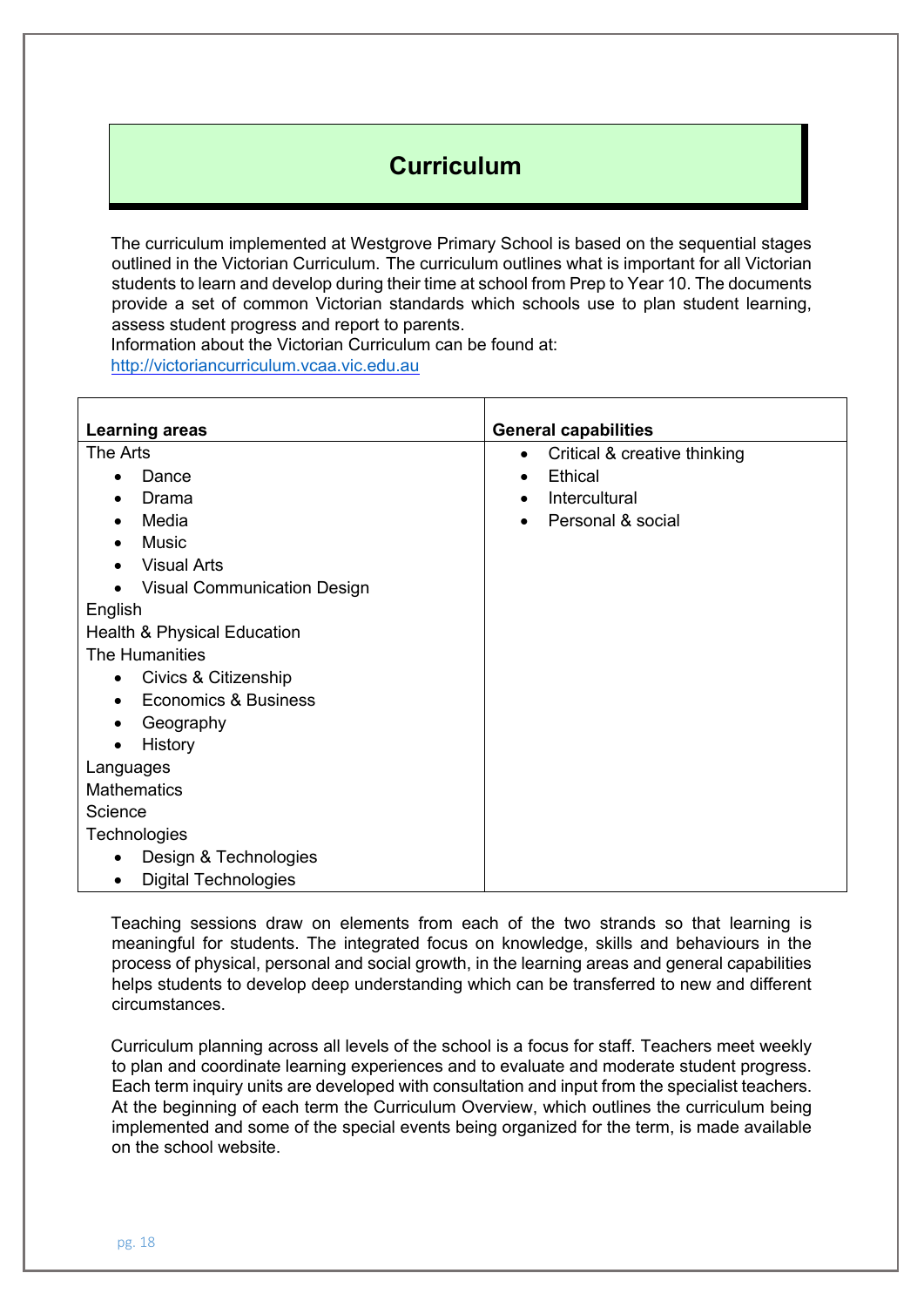The whole school has regular access to specialist services such as Speech Therapy Counselling and an Educational Psychologist. A school nurse conducts vision and hearing screening assessments for Prep students. Students with disabilities or special learning needs are assisted to access the curriculum through the Program for Students with Disabilities. Education Support staff assist these students under the direction of the class teacher.

## **English**

The English learning area aims to develop the students' skills and competence to interpret and use language effectively in a variety of settings for a wide range of purposes. The curriculum focuses on the development of skills in reading & viewing, writing, speaking and listening. Classroom programs provide numerous real life and meaningful opportunities for students to develop effective literacy skills.

A coordinated approach to teaching literacy is implemented across the school. The essential elements of the program are:

- Two hours of literacy daily
- Explicit teaching of literacy skills through whole class, group and individual conferencing
- Students matched to appropriate texts
- Allocated independent reading time each day
- Classroom libraries stocked with a variety of fictional and factual texts
- Ongoing and consistent monitoring and assessment

#### **Home Reading**

Students are expected to read at home each night. Reading should be an enjoyable and relaxing activity. For beginning readers this will involve sharing take home books with their family. Books may include a book they have already read with the teacher; a book they have chosen themselves from the classroom library or school library or a book they are reading as part of a literature group study. With beginning readers or depending on the difficulty of the book parents may need to read the book to their child. As student's reading confidence and competence develops parents are asked to listen to their child read and discuss the text to assist the development of reading for meaning.

#### **English as an Additional Language (EAL) & Literacy Support Program**

At Westgrove Primary School the classroom teacher and the EAL teachers assist students from backgrounds other than English to develop the skills to read, write and speak English. The needs of the EAL student are considered before deciding on the most appropriate program for that student. The EAL student may be withdrawn from the classroom to work individually or in a small group with the EAL teacher. Alternatively, the EAL student may work within the mainstream classroom where both the classroom teacher and EAL teacher work in parallel to support the student's acquisition of language skills. Education Support staff, working under the direction of the classroom teacher, also provide support for EAL students. The level and frequency of support available to EAL students is prioritized and varies according to the student's needs and the number of students requiring EAL support across the school.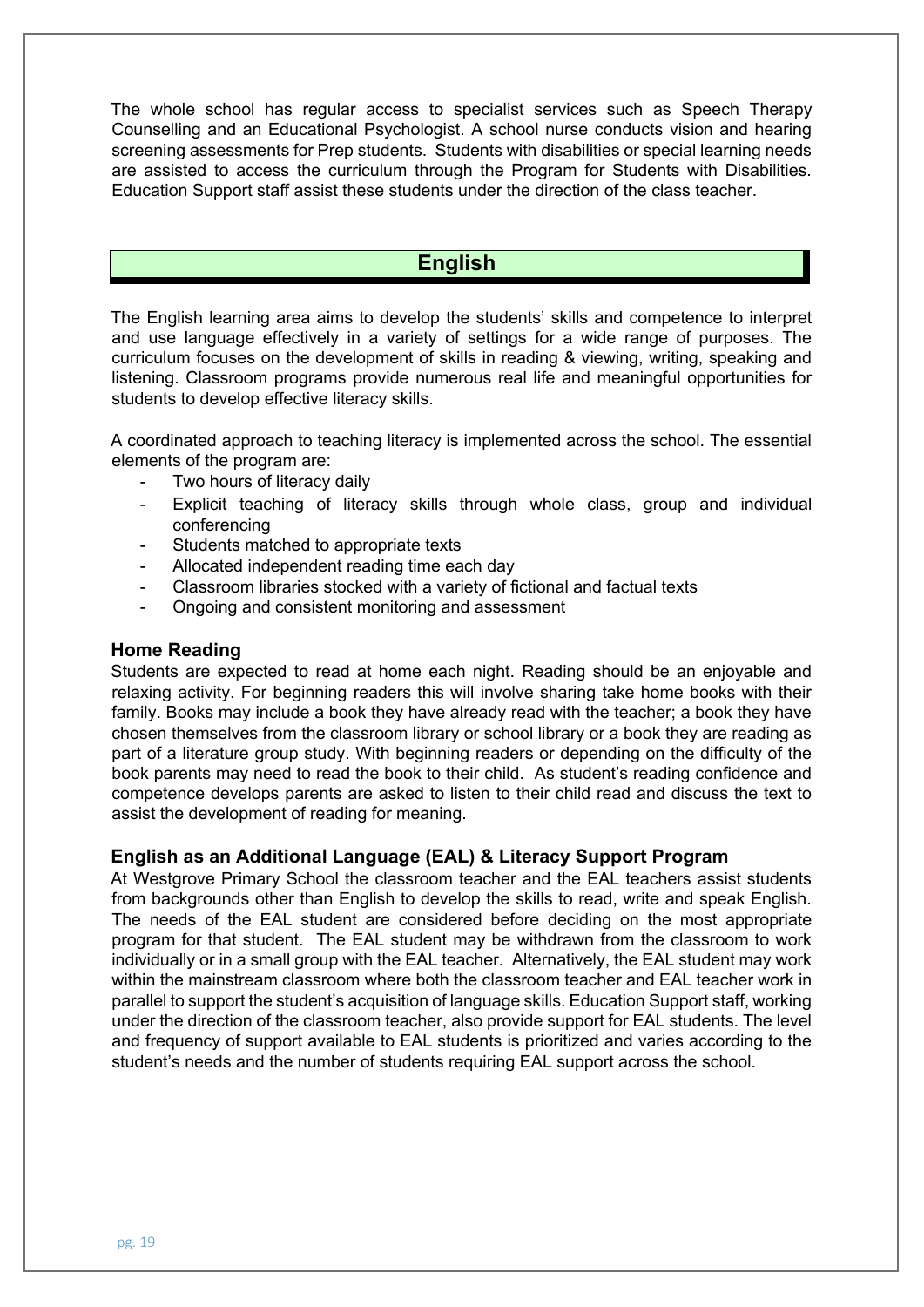## **Mathematics**

Mathematics is taught at all levels across the school for a minimum of one hour each day or five hours across the week. There are three domains in the teaching of mathematics: Number & Algebra, Measurement & Geometry and Statistics & Probability. A variety of 'hands on', concrete materials are used in all classrooms across the school to assist students to develop mathematical understandings and knowledge. Classroom programs are designed to cater for individual differences. Classroom sessions are planned to ensure that students see mathematical connections and are able to apply mathematical concepts, skills and processes to posing and solving mathematical problems in a variety of real-life and meaningful situations. Children are encouraged to take risks and develop individual strategies for solving problems.

## **Units of Inquiry**

Science, Humanities, Technology, Civics and Citizenship, Information & Communication Technology are taught in an integrated way through inquiry-based units of work. The Inquiry units are based on a two- year scope and sequence planner designed in accordance with the Victorian Curriculum.

## **Library**

The school has a well-stocked library and students are encouraged to use and borrow books on a regular basis. All classes have at least one library session each week, taken by their class teacher.

Every classroom also has their own classroom library which has been set up using the school library books. This enables the children to have daily access to quality reading material.

## **Information & Communication Technology**

Digital Devices such as laptops, digital cameras, video cameras, ipads, mini ipads, internet and electronic whiteboards are used routinely in our teaching and learning programs. All classrooms have access to laptops and ipads which students access routinely throughout the day. Students in Years 3-6 participate in the BYOD iPad Program.

## **Specialist Programs**

The following curriculum areas, Physical Education, Performing Arts and Visual Arts are implemented by specialist teachers for all year levels. We currently have STEM as a specialist subject for some year levels, Library for Year 1 and Spanish for Year Prep.

## **Health and Physical Education**

The Physical Education program aims for every student to fully participate in an active life. Each student is encouraged to 'have a go' at an array of physical activities and they are given advice on how they can improve their individual performances.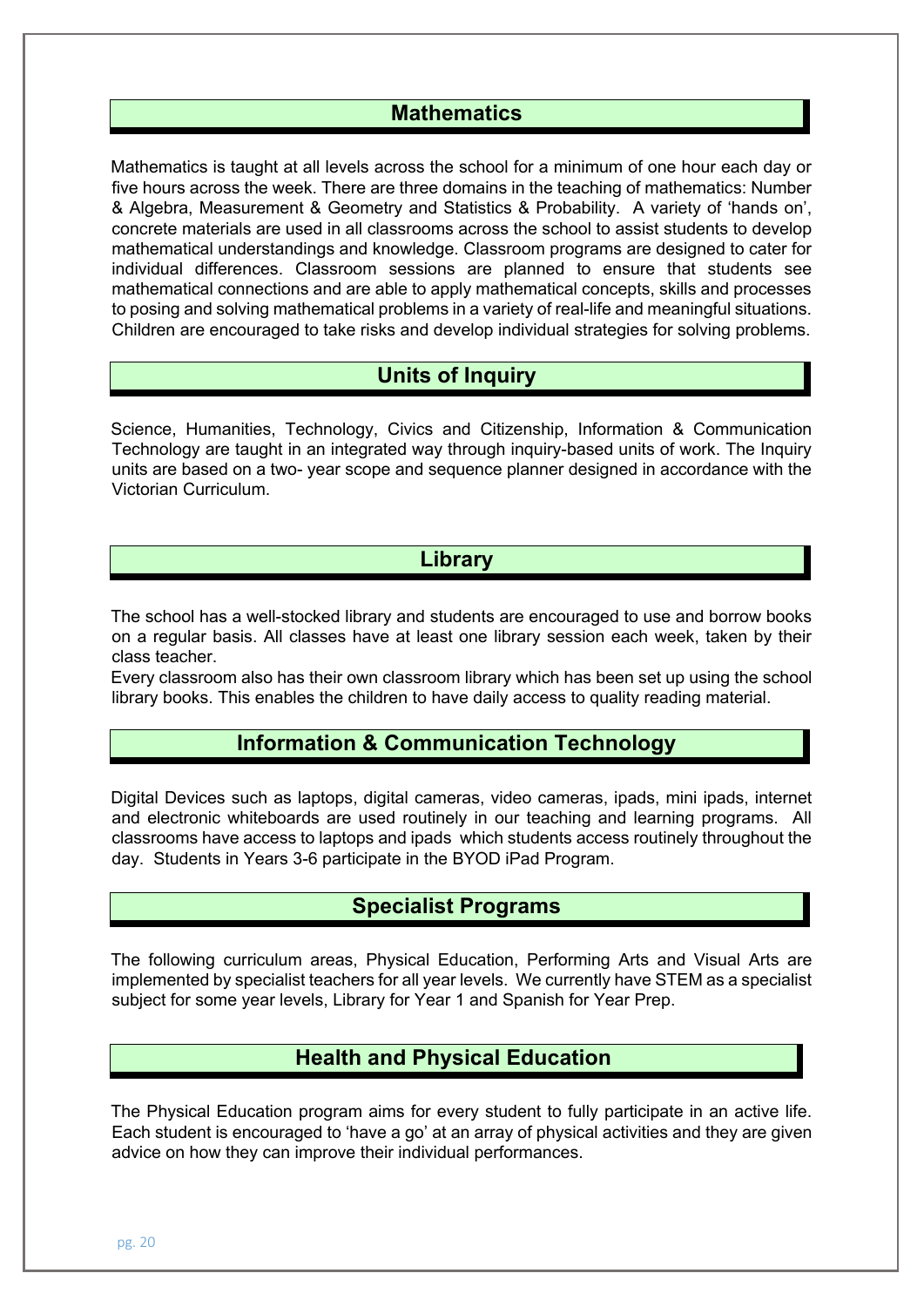The Physical Education program takes the individual to a higher level, in that students are encouraged to work co-operatively and harmoniously in small groups, leading onto the experience of playing in a team.

The program is delivered and assessed according to the Victorian curriculum. Emphasis is placed on the Physical Education and Health including a strong focus on the development of Interpersonal Skills. Participation in physical activity is encouraged amongst all our students and opportunities for individuals to participate Regional and State competitions is celebrated and supported where this is achieved.

#### **Intensive Swimming Program**

A comprehensive 8-week swimming program is implemented each year for all students in F-6. This is conducted on a weekly basis during the course of the program in Paul Sadler Swimland Pool which is situated on the school site.

The students are grouped according to swimming experience and ability and are taught by qualified swimming instructors. As Swimming and Water Safety are important components of the Physical Education Program at Westgrove Primary School it is expected that all students will participate.

#### **Interschool Sport**

Throughout the year students participate in a range of interschool sport competitions against other schools in the Wyndham School Sports Association.

Term 1 Swimming Carnival – students compete against schools in the Wyndham District Cross Country - students compete against schools in the Wyndham District

- Term 2 Interschool Sport weekly (Yr 6)
	- Hooptime competition for Yr 3/4 & 5/6 students
- Term 3 Athletics Carnival Students compete against schools in the Wyndham District Interschool Sport weekly (Yr6)

Hooptime competition for Yr 3/4 & 5/6 students

Term 4 Interschool Sport weekly (Yr 6) Lightning Premiership, Regional Finals

## **Performing Arts**

Every class will have a weekly 50 minutes session of performing arts in 2020. The Performing Arts Program follows the Victorian Curriculum Guide which has the Performing Arts delivered in an integrated way for the first few years. Later on, the sections of the Arts are teased apart and taught separately. The Victorian Curriculum emphasises "creating and making". Over the course of a year, students learn skills in music, dance and drama. They use these skills to develop their own compositions, choreograph their own movement sequences, and create their own dramatic pieces.

The Victorian Curriculum also emphasises "exploring and responding" to the arts which includes reflections about their own and others works and studies of art works from other cultures or periods of history.

Some units of work complement the classroom studies. In these cases the performing arts enrich the children's learning as well as the students bringing their classroom experiences and learning to the performing arts.

The cornerstones of the program are creativity, reflective thinking, risk taking, building personal and interpersonal skills and confidence. These are the skills of life.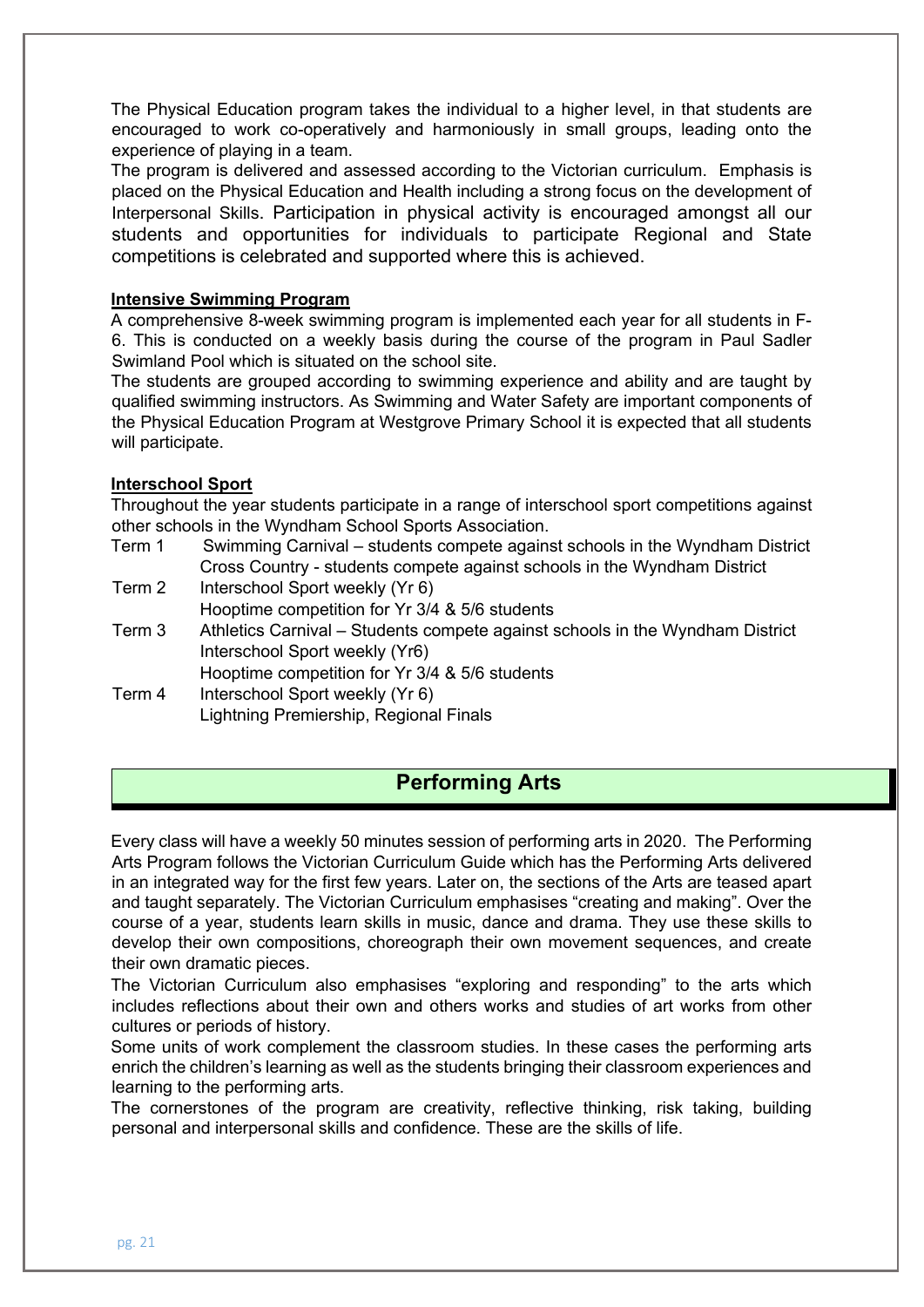## **Visual Arts**

Every class will attend the art room for a 50 minute art lesson each week in 2020. The Visual Arts Program is based on the Victorian Curriculum guide and is a component of "The Arts" as a whole. The Victorian Curriculum includes two sections; Creating and Making, and Exploring and Responding which are included in the program throughout the year.

When students are involved in the creating and making part of the curriculum they are exploring experiences, ideas, feelings and understandings as they experiment with arts elements, principles, skills, techniques, processes and media. Throughout the year they do this using material in 2D and 3D forms. As students are involved in the exploring and responding part of the curriculum they develop understandings of their own and others works (both other students' and established artists' works). Studies of Visual Arts artists can be from various periods in history or a range of cultures.

Throughout the year some units of work complement the program in the classrooms so students can use the opportunity to enrich and extend their skills and knowledge. In the Visual Arts program students are encouraged to express their ideas and creative flair in a supportive environment.

## **Extra Curricular and Enrichment Programs**

#### **Student Leadership Group**

The Student Leadership Group is made up of student representatives from the senior classes who have been elected by their peers. Student Leaders will meet regularly and have input into many decisions that are made in the school. They also run activities to raise funds for charity or to purchase equipment/games for the school.

#### **Choir**

Students have the opportunity to audition for the school choir. The choir rehearses during lunch weekly and members lead the National Anthem at assembly and participate in performances throughout the year.

#### **Instrumental Music**

Primary Music Institute (PMI) operates a Keyboard tuition program at the school.

Darley Music School operates a musical instrument & singing program at the school. Instrumental tuition offered includes guitar, drums and violin.

Both organisations utilise experienced instrumental /singing teachers. Students are taught in groups of 2-5 students or individually. Lessons are 30 minutes and are held throughout the school day. Brochures regarding costs and instruments is available at the Office.

#### **Buddy Program**

A Buddy Program operates between our Foundation (Prep) and Year 4 students. This program has been developed by the Alannah & Madeleine Foundation (Prep). Students in Years 4 take on the role as a buddy to our prep students. Each prep student will be allocated a special buddy who will assist them during our Prep Transition mornings and during their first weeks and months at school.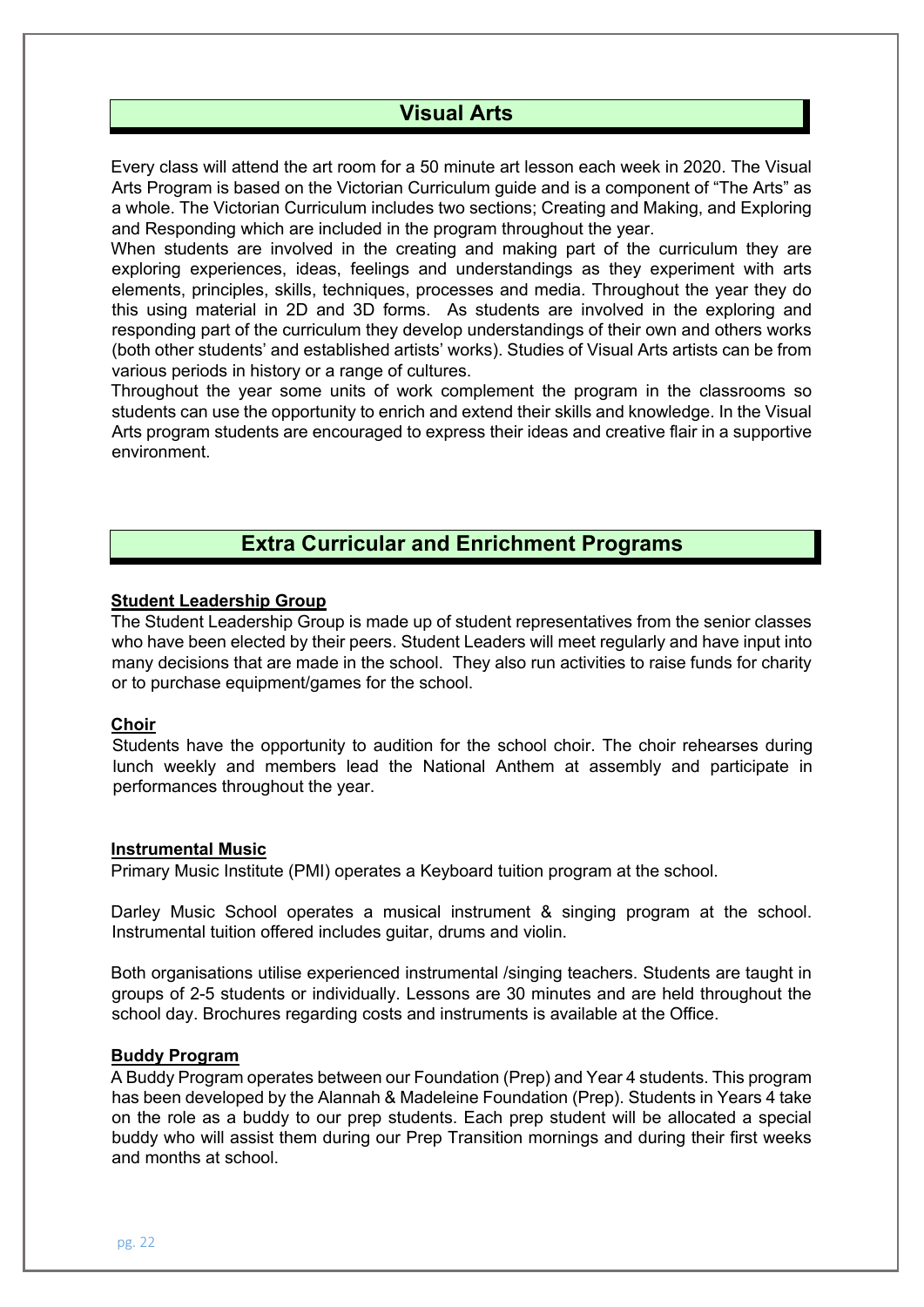#### **Edible Garden**

The school has a very impressive edible garden which is managed by one of our dedicated volunteers.

We are always looking for keen gardeners to assist with this.

Produce from the garden is used for individual class cooking sessions and in our school canteen.

#### **Indoor Lunchtime Activities**

These are held in the school library each lunchtime. A variety of activities are offered throughout the year such as movies, Ipad club, reading club, construction and board games.

## **Excursions and Incursions**

Throughout the year, students will be involved in excursions out of the school or attend special performances or activities provided by groups visiting the school. These direct experiences will be related to their classroom programs and are an integral part of your child's education and as such, we encourage your child to participate. Your written permission is required for any excursion involving transport. At times the school will be able to access excursions or incursion free of charge, in which case there will be no cost to parents/carers. Where there is a cost associated with travel and/or admission fees, parents/carers will need to pay the cost. Eligible parents/carers can utilise their CSEF through the school office to assist with this. Parents/carers are welcomed and encouraged to attend most excursions.

Parents/carers who are having difficulty meeting the cost of excursions should speak to the Principal and a payment plan will be devised.

## **Outdoor Education Program**

An Outdoor Education Program operates for students in Years 4 and 6. Camps are a wonderful opportunity for students as they foster the development of positive relationships and further develop the students' independence in a different educational setting. Students in Years 4 attend a three-day, two-night camp. Students in Years 6 attend a four day, three-night surf camp.

Students are expected to pay the cost of attending the Outdoor Education Program. Eligible parents/carers may be able to access CSEF to assist with this.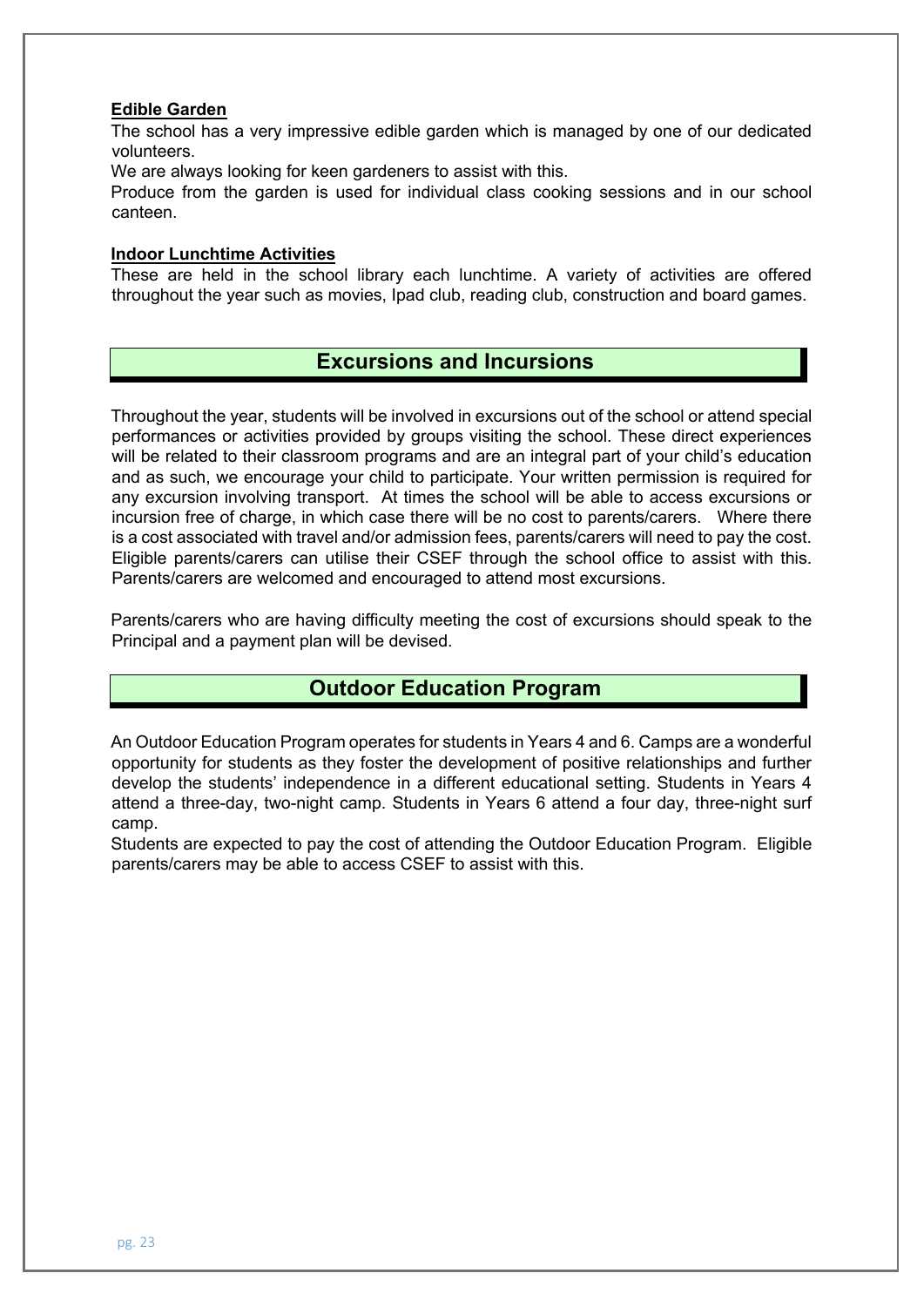# **Prep Information**

#### **The First Day**

All prep children will commence school on **to be confirmed**. Parents are welcome to accompany their child to the classroom. **Once your child is settled, parents are invited for a cup of tea or coffee in the hall and to meet other new parents.** 

For Foundation (Prep) students, school initially finishes at 12.30pm and Foundation (Prep) children need to be collected by their parents/carers from their child's classroom.

Your child will only need to bring nutritious food for morning snack whilst they have a 12.30pm finish. All food is eaten in the classroom prior to the students going outside to play. Morning snack is eaten in class before the children go out to play.

We encourage all students to bring their own water bottle to school each day.

Please ensure that all clothing and equipment including bags, lunch boxes and water bottles are clearly labelled with your child's name.

#### **Going in to class**

After the first day your child will make their way to their classroom each morning at 9:00am when the bell rings. Music will play for a few minutes before the bell rings when the school programs commence.

#### **Collecting Students**

Foundation (Prep) children must be collected from their classrooms by a parent, carer or designated friend in the first few weeks. It is important that your child knows who will be picking them up each day and that the teacher is informed if there are changes to the usual arrangements on a particular day.

#### **Special attendance arrangements for Foundation (Prep) children during February**

To ease the transition into school, Foundation (Prep) children will be increasing their school hours on the following schedule **to be confirmed**.

**All students** will have a parent / teacher/ carer interview on ?? January 2021.

Families are asked to book their interview time using COMPASS (see attached information). Bookings will open in mid December.

The purpose of this interview is for the teacher to start to get to know their new students and their families and to carry out some learning tasks to determine learning goals for term 1. A curriculum day for staff will take place after this where they will use the information gathered during the interviews to plan for the students' individual learning needs.

#### **All students will start school on "to be confirmed".**

#### **Monday Morning Whole School Assembly**

The new prep children **will not** be involved in the first assembly of the year.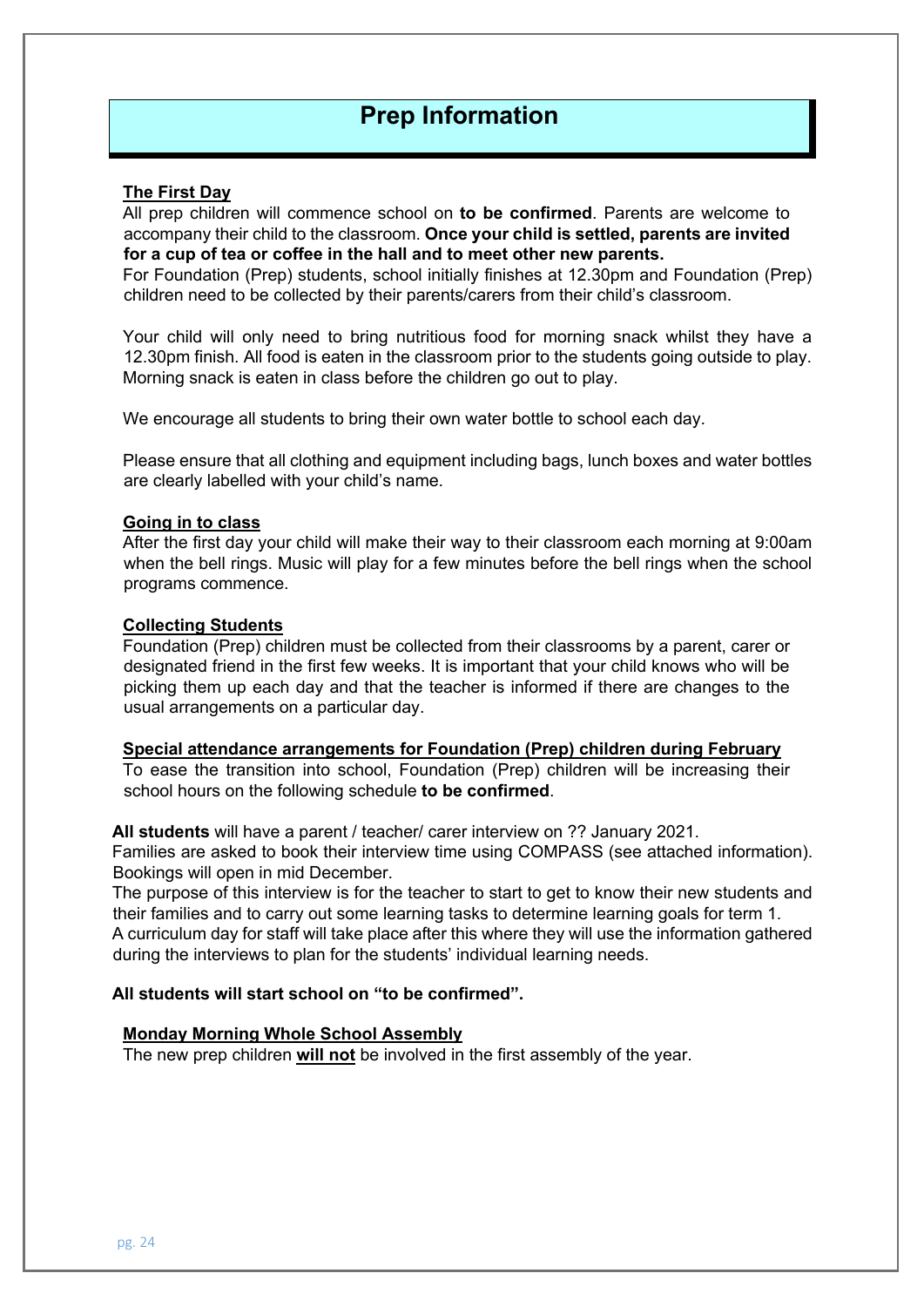## **Preparing Your Child for School**

Below are listed some ideas for things you can do to help your child settle into school life.

- Practise walking to and from school and become familiar with the school grounds.
- Practise packing a lunch box together and talk with your child about eating times at school - morning recess and lunch recess.
- During the first weeks of settling in at school, you may find that your child eats only small amounts of food. It helps to pack small portions in your child's lunch box that are varied and offer a balanced diet – for example, pieces of orange, cheese, sultanas, biscuits, a sandwich with their favourite filling. Avoid cling wrap, as it can be difficult to manage.
- Let your child practise getting dressed and undressed, especially taking shoes on and off .
- Children in Foundation (Prep) class are often tired during the first few months of school. It is important to establish a routine and ensure they have adequate sleep and get to bed at a reasonable time.
- Discuss with your child what will happen after school finishes. If they are to be attending the Out of School Hours Care Program, let them know they will be collected from the classroom by the Care Program staff.
- Encourage your child to start taking responsibility for themselves e.g. tidying up their toys and helping you put things away.
- Develop your child's skills in listening by playing games where they have to listen carefully.
- With your child, name the things they will be bringing to school school bag, lunch box, drink bottle, school uniform, hat, etc. – so that your child will easily recognise any lost belongings.
- Encourage your child to learn their address and telephone number.
- Organize plays with other children who will be attending the Westgrove Primary School. It helps if your child knows another child in their class.
- Adopt a low-key approach to the big day, initiating casual conversations with your child about this new step in their life and sharing positive memories of your own school life with your child.

## **Helping Your Child at School**

- Show interest in your child's account of the day when they are ready to talk about it. Most Foundation (Prep) students are very tired after school and need time to relax, especially at the beginning of the year.
- Understand that through 'play' a child builds up his/her confidence, establishes sound social relationships with other children, improves his/her powers of conversation and promotes dexterity.
- If your child has a problem, please come to the school and discuss it with us so we can eliminate those small concerns that worry every child. It is not productive to ask children about problems that occur during the day that should be discussed with the teacher. Ask questions like what was your favourite part of the day - what is the most important thing you learnt today? If there is a problem your child is experiencing you could say – What will you do if that happens again? This way you are empowering your child and reinforcing the processes students need to follow to problem solve or get help.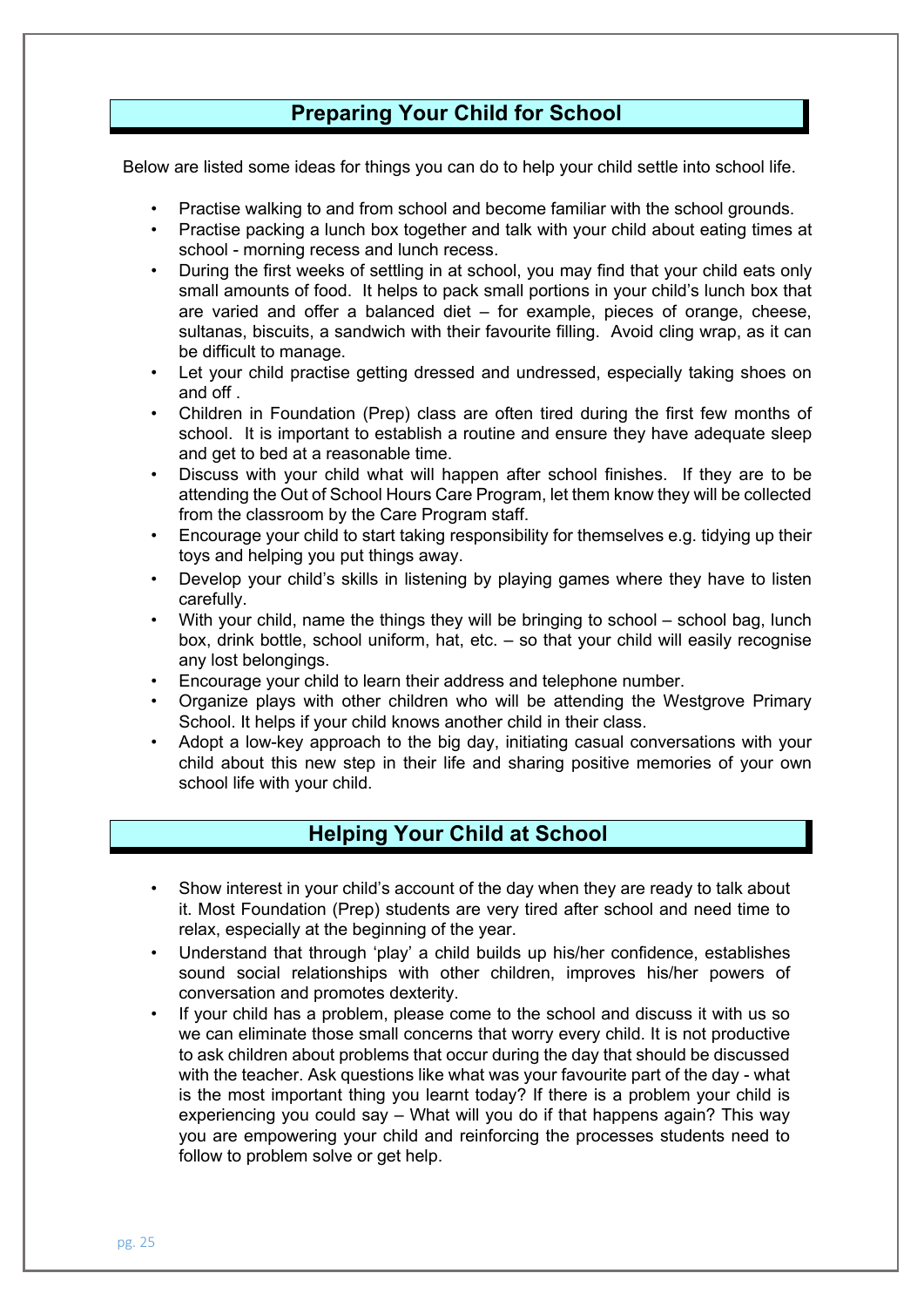- Encourage your child to organise clean clothes and pack their books and bag the night before. Also check your child's bag for notes and sign and organize payments for activities such as excursions. Make sure the envelope containing the money is carefully sealed and all details are recorded. Pack these notes in your child's bag together so that they will be able to pass them on to the teacher.
- Establish a routine with a set bedtime to ensure your child is well rested and ready for the busy school day.
- Be sure your child has a balanced breakfast. Healthy eating has a long-lasting and positive impact on a child's growth, development and health. Healthy eating will also maximise a child's concentration and ability to learn.
- Avoid the last-minute rush by leaving home early so that you arrive at school well before 9 o'clock.
- Notify the school if your child is taking medication and complete the Medication Form at the office if medication is to be administered at school. All medication must be handed in at the office.
- Ensure your child attends school every day unless they are sick. Children who are regularly absent from school are at risk of missing out on learning the basic building blocks in subjects, and may experience long-term learning difficulties. Schedule medical/dental appointments outside of school hours where possible.
- Be aware that not all children develop at the same rate and it is unhelpful to compare your child's progress with other siblings or students. Teachers carefully monitor and keep records of each student's progress. Arrange a time to speak to your child's teacher if you wish to discuss aspects of your child's development or progress. Praise and encouragement will build your child's self-esteem and confidence to engage in new learning experiences.
- Avoid organizing or enrolling your child in extra curricula activities such as sport, music and other activities for at least their first semester at school. Beginning school can be very tiring for children and they need time to relax after the demands of a busy school day.